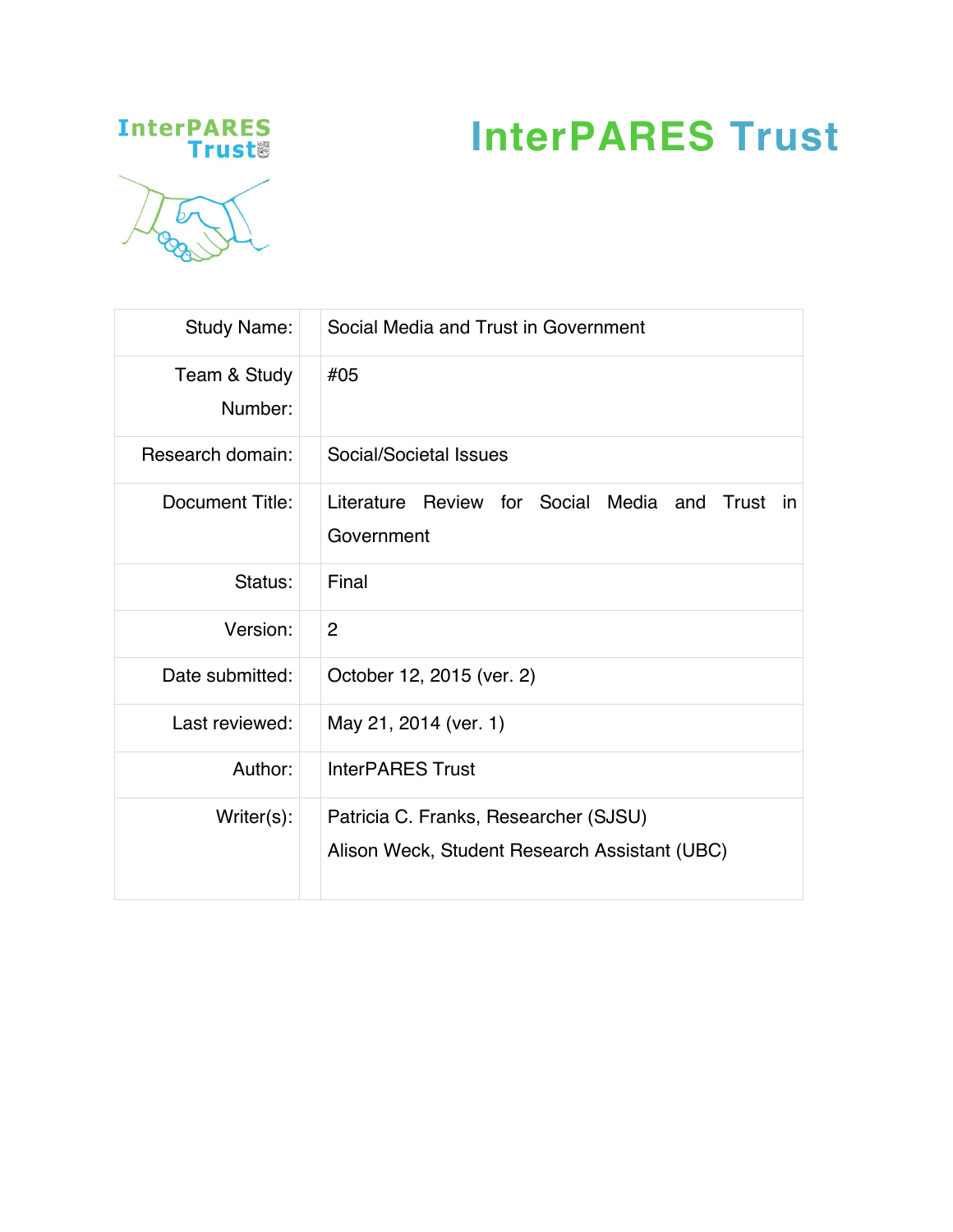# Document Control

| <b>Version history</b> |                     |                                |                                                                                    |  |
|------------------------|---------------------|--------------------------------|------------------------------------------------------------------------------------|--|
| Version                | Date                | By                             | Version notes                                                                      |  |
|                        | May 21, 2014        | P. Franks, M. Driskill         | Ver. 1                                                                             |  |
| 2                      | October 12,<br>2015 | P. Franks, M. Chen, A.<br>Weck | Ver. 2 Added<br>references relevant to<br><b>Twitter and sentiment</b><br>analysis |  |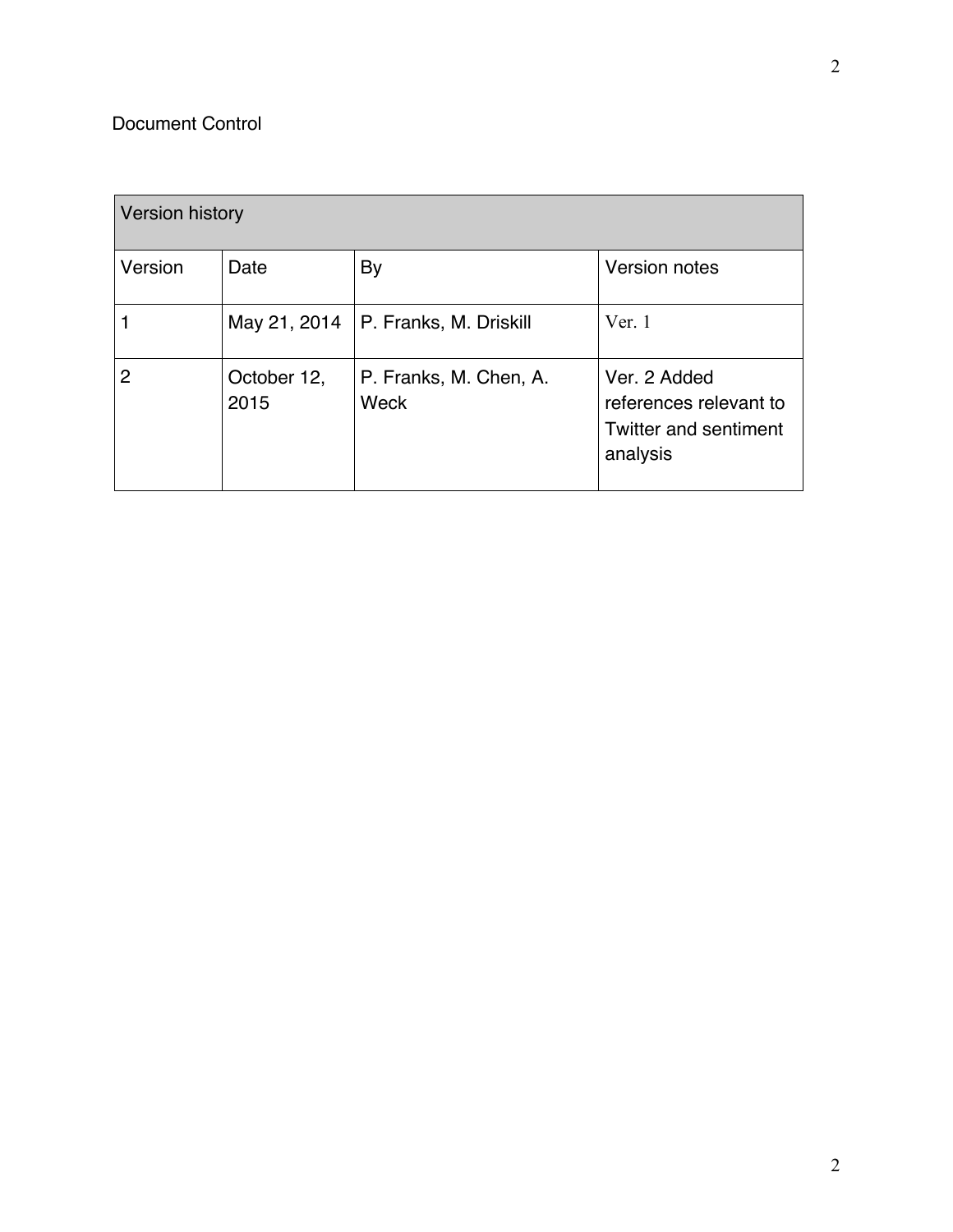# **Literature Review, 2nd edition Prepared for Social Media and Trust in Government (#05) An InterPARES Trust project October 12, 2015 Last updated May 21, 2014**

#### **1. Introduction**

Participating in social media content creation can be a force that unites oppressed citizens. Consider the so-called "Facebook Revolution" that occurred during the last days of Egyptian President Hosni Mubarak's regime. Wael Ghonim started a Facebook page to commemorate a beaten and murdered Egyptian student, a student beaten by the Egyptian police for protesting. Three months later Ghonim's page had 250,000 followers. The growing online fervor eventually spilled into the streets, resulting in massive protests in Tahrir Square that eventually led to Mubarak's resignation (Iman 2011). What happened was a revolution of sorts. Mubarak could no longer suppress social media content at the local level; it was as Buhl (2011) mentioned, "the entire Internet seemed to become an [un]controllable threat to the governmental machinery of power" (p. 195). Brought on by a Facebook e-revolution, history might label this revolution as the beginning of an Arab Spring—across the Middle East citizens rose in protest against their governments, governments that over decades had fostered deep-rooted resentment and mistrust.

Although sensational in its own right, the Facebook e-revolution illustrates how mistrust in government can manifest itself in our globally networked society. Politics aside, the Arab Spring represents a breakdown in social capital that existed prior to Mubarak's removal from office. Facebook, Twitter and other social media applications can potentially provide representative voices to citizens who would otherwise not have one. The Arab Spring is representative of how groups of social media-connected citizens might potentially bypass government rule. Suppressing these types of connections are problematic because the delivery methods are information communication technologies (ICTs) delivered through the public internet. With the exception of just a few countries (North Korea to name one), the internet in some form is accessible the world over. By default, so, too, is social media participation. Although we saw with the Arab Spring how social media illuminates mistrust in government, our question is, "Can social media participation, through e-government, encourage and/or build trust?" Before pursuing any attempt to answer this question, we must first understand the social trust landscape that surrounds the citizen/government relationship.

*Pew Research for the People and the press* started looking at trust in government in 1958. In that year, *Pew* cites an American National Election Study that found 73% of Americans trusted their government. Trust in government increased slightly until the mid-sixties. Then the turmoil of Vietnam and the Counterculture revolution prompted a steady decline in trust. In 2013 *Pew*  found trust in government at 19%. As the research indicates, public trust in government declines after a controversial or scandalous action by the U. S. government. Canadian measurements show similar results. According to the 2014 Edelman Trust Barometer, government experienced the largest decline in trust of any institution in 2013. The online survey of 33,000 respondents in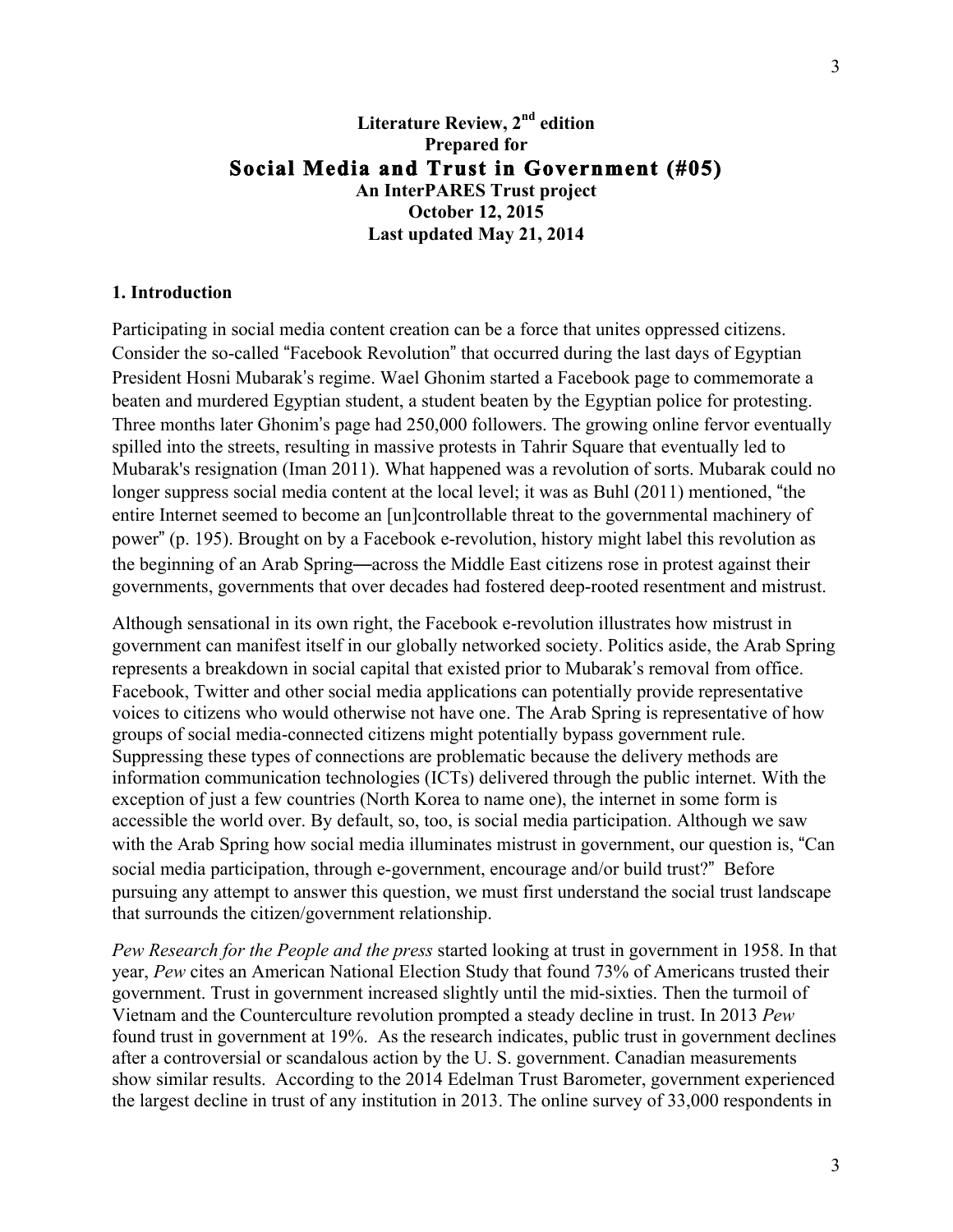27 countries revealed globally that trust in government fell four points to an historic low of 44 percent. The most significant drops were in the U.S., France, and Hong Kong, where levels of trust fell below 50 percent (Edelman, 2014).

Does the decline in public trust in government correlate with the volatile electronic information revolution? Is trust an antecedent for a stable relationship between citizens and government?

## **2. Problem Statement**

Globally, trust in government fell 14% between 2013 and 2014 to an historic low of 44%; however, trust in information shared through social media rose to 47%. Question one: Can social media be used by government to increase citizen trust? Question two: Is there a statistically significant relationship between trust in government and social media initiatives? If so, what can we learn about the administration of social media that results in an increase of trust in government that can be shared through guidelines and case studies with public administrators to improve their social media strategies and increase social capital? Before we look at social capital as it relates to trust or mistrust in government, we need a deeper understanding of the actions and behaviors citizens take, both individually and in group settings, that demonstrate trust in government.

#### **3. Working Parameters of Trust**

In its oldest form, trust is a form of faith; a broad belief in a personal well-being that oftentimes bypasses traditional scientific reason (Misztal, 1996). In Homer's *Odyssey* Penelope's faith that her husband Odysseus would eventually return to her kept suitors away for twenty years. In the western world, faith in God guided humans through centuries of darkness known as the middle ages. Before the age of scientific reason, faith rarely existed outside of religious practice. Today's definition of faith is virtually synonymous with trust. However, there are subtle differences that speak to the complex nature of mutual trust and interpersonal relationships between people.

*Oxford Dictionaries* defines **Faith** as "complete trust or confidence in someone or something." What does "complete trust" mean? *Oxford Dictionaries* defines **trust** as a "firm belief in the reliability, truth, ability, or strength of someone or something." Conversely, what does "firm belief" mean? At least within the *Oxford Dictionaries,* faith involves trust, while trust involves belief. In other words, faith is complete trust and trust is a firm belief. Whereas faith is most times concrete and immovable, trust can shift over time into distrust, and then back to trust.

In a broad sense, trust is a conceptual application of a belief system based on reciprocity and a "willingness to be vulnerable." Valenzuela, Park, and Kee (2009) defined trust as "a belief that others will not knowingly or willingly harm us" (p. 878). Looking at definitions of trust across multiple disciplines, Rousseau, Sitkin, Burt, and Camerer (1998) found "confident expectations and a willingness to be vulnerable are critical components of all definitions of trust" (p. 394). Killerby (2005) noted that this willingness to be vulnerable is particularly present in situations where trust in government requires the democratic process (p. 11). This sets up a scenario of separate qualifications of trust: specifically, do we trust each other in the same way we trust our government? This literature review seeks correlates between a trust belief system in government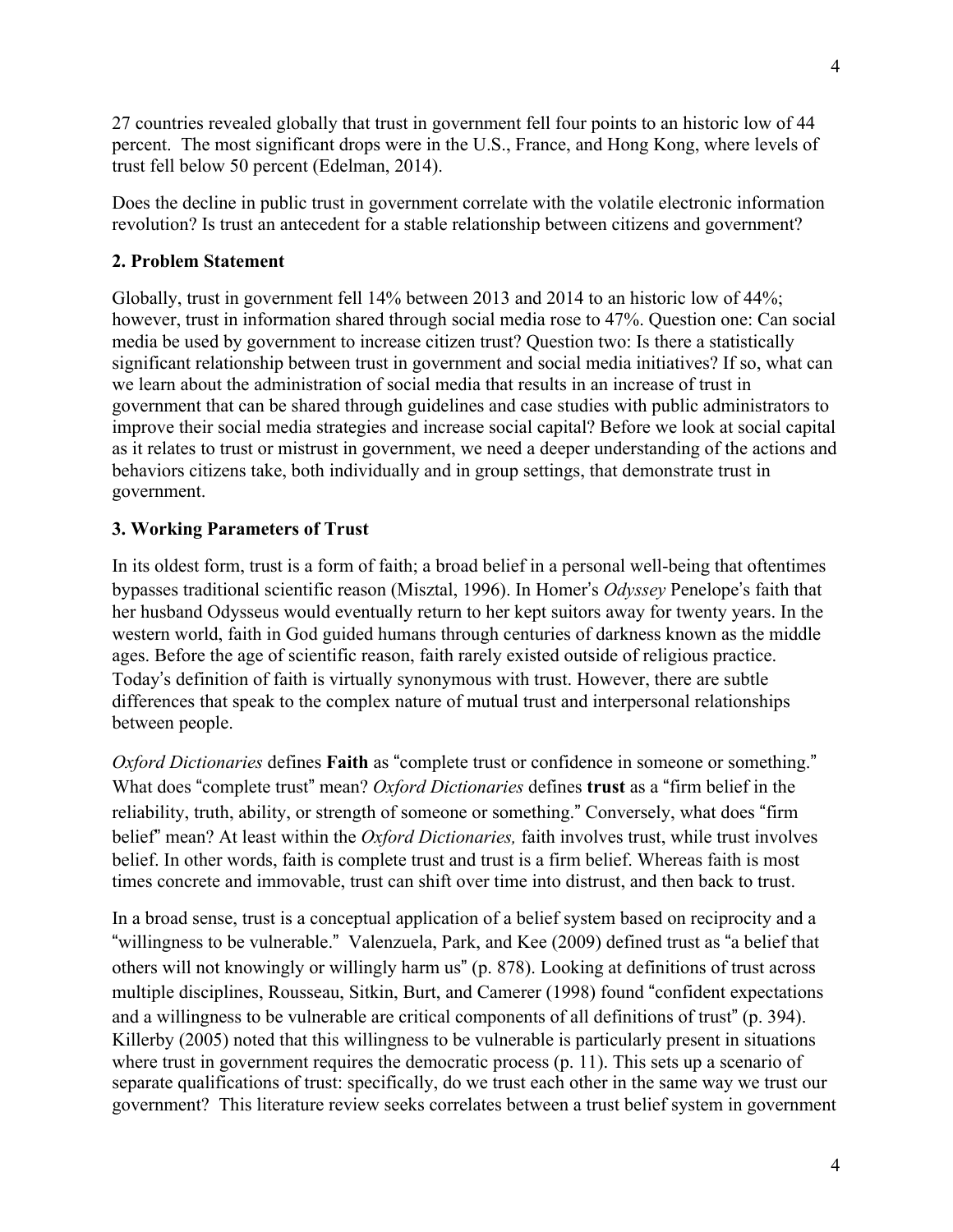institutions in Canada and the United States, and the volatile world of big unstructured data in and surrounding social media applications such as Twitter and Facebook.

A deeper understanding of how and why people trust their government requires that we identify individual sociological and behavioral components of citizen/government relationships. Firstly, as with any relationship, there are sociological components that act as common threads tying the components of these relationships together. An example of this is an interpersonal trust relationship between two or more individuals that mutually trust, whether through positive expectations or beliefs (Misztal, 1996; Chappell & Funk, 2010; Delgado-Márquez, Hurtado-Torres, & Aragón-Correa, 2013). Secondly, because a primary reason for government is governance, the information provided must be reliable, authentic, and transparent (Relly & Sabharwal 2009). This is a challenge with big unstructured data because it is largely uncontrolled by anyone, and in some cases ends up an anarchic motivating force. Thirdly, because many of today's information exchange systems are internet fueled social networking sites, the mode of delivery must be trustworthy. With some answers found within the study of human-computer interactions (March & Dibbens, 2003), the trustworthiness of information delivered through social media networks requires asking questions such as: why do people trust electronic information? Although trust in electronic information is a broad subject with several intersecting domains, our point here is the discovery of reasons why citizens trust government in general, and to a specific point, government provided electronic information. Understanding these reasons will allow us insights into whether or not social media content will support social capital between a government and the citizens it serves.

# **3.1 Types of Trust**

Identifying the sociological components of trust relationships requires a separation of the different types of trust users apply while in group settings. Investigating the trust bonds between governments and citizens, Thomas (1998) identified three types of trust, mutual, social, and fiduciary. Kelton, Fleischmann, and Wallace (2008) listed four types of trust: individual, interpersonal, relational, and societal (p. 364). At first glance these seven types of trust seem ambiguous. However, with some alignment among common social behaviors, and an identification of processes that encourage trust bonds among individuals, the list identified by Kelton, Fleischmann, and Wallace is reconcilable with Thomas's three types.

Mutual trust includes sharing of common beliefs and expectations about an expected outcome (Misztal, 1996, p. 19). Mutual trust involves decision-making that reflects our individual and social beliefs, and then matching them with others that trust in the same way. Therefore, defining mutual trust among social groups involves identifying specific attributes of an interpersonal trust belief system. Mutual trust is bi-directional, meaning the mechanisms that support or breakdown trust between partners flow back and forth such that the relationship is affected by positive or negative outcomes. Another important element of mutual trust is that it leads to interpersonal trust, which broadly defined means there is an expectation that the result of a request will be a positive outcome (Rotter, 1980; Lewicki, Tomlinson, & Gillespie, 2006).

Social trust is the mechanism for the exchange of mutual trust in a group setting. This leads to sharing interpersonal trust bound within the entire group rather than exclusively with our friends and family. Given enough time, interpersonal trust bonds lead to social trust. Delhey and Newton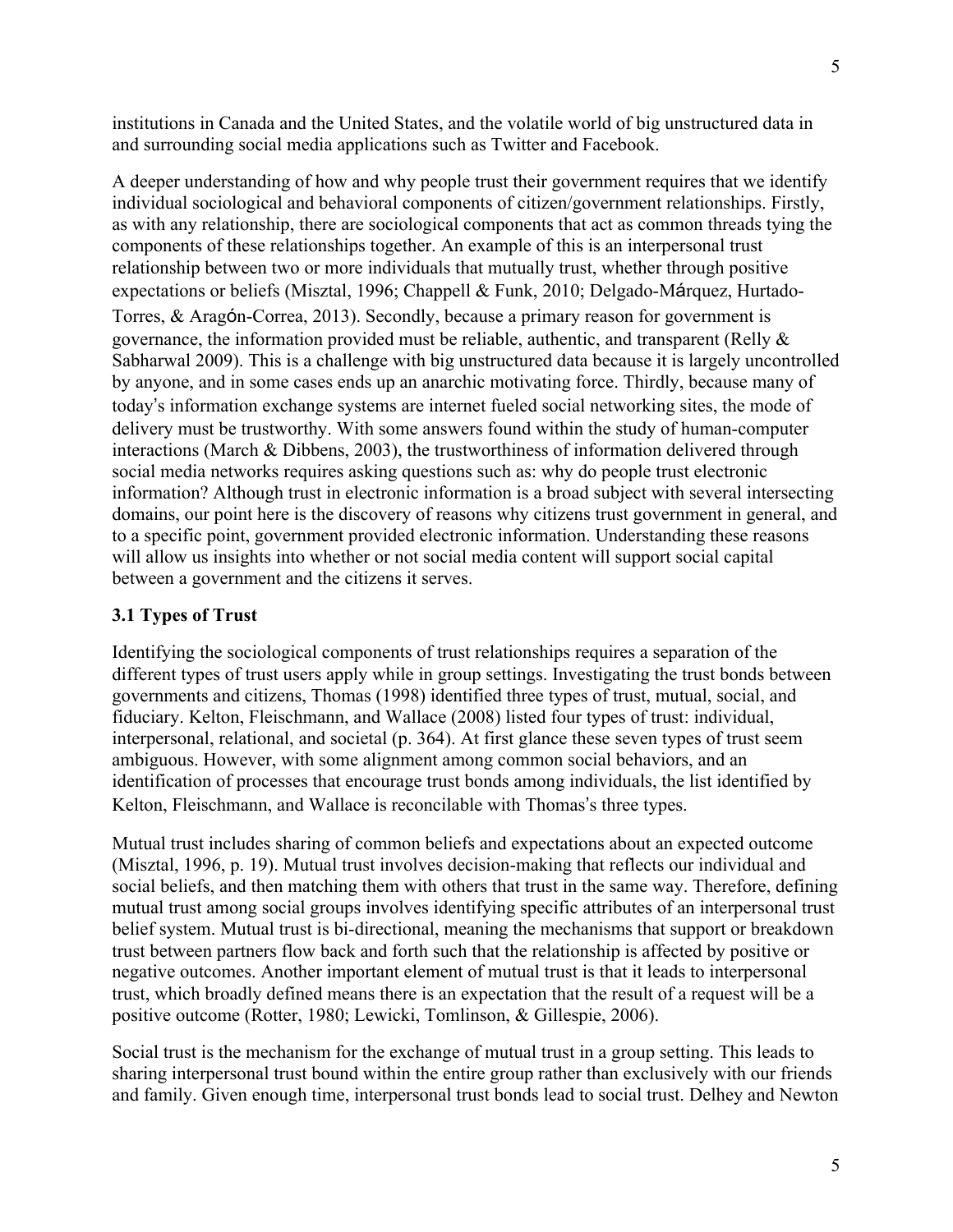(2003), studied how social trust developed in seven European societies. They concluded that "societal conditions, social networks, and success and well-being" are three primary factors to consider when measuring trust. (p. 109). Additionally, Delhey and Newton concluded: "The more people believe that others are to be trusted, the more they will act in a trustworthy manner themselves, and the more they will reinforce the virtual circle of trust" (p. 112). A social network facilitates the progression from mutual trust to social trust through interpersonal trust relationships. Interpretation of this logic sees social trust as a means for reinforcing social capital. Siegrist, Cvetkovich, and Roth (2000) interpret social trust as a "willingness to rely on those who have the responsibility for making decisions and taking actions" (p. 354). Understanding how progressing from mutual trust to social trust affects social capital needs further unpacking. Remember the "virtual circle of trust." Later in this literature review it will become clearer what this has to do with social media content and e-government. For now, let us briefly see this circle as knowledge sharing.

Uniting around a common outcome such as uncertainty fosters greater trust among members of that group (Hsu, Liu, & Lee. 2010, p. 300). Uncertainty about actions the government might take to protect a citizen's privacy, for instance, could explain some of the steady decline in trust in government over the last two generations. This is a limited approach, and does not explain how and why citizens trust their government.

Investigating trust variables present in citizen/government relationships, Killerby (2005) used factor analysis and principal component analysis methods to measure trust in government. Killerby found that "trust in government is a form of fiduciary trust between society and government" (p. 1). A main variable of fiduciary trust is there is already and established motivation that exists without any reciprocal trust behaviors between the partners. Thomas (1998) puts fiduciary trust in a societal trust context. With fiduciary trust, the principle trusts the agent because of an established professional, moral, and/or civic relationship. An individual can trust an institution, but the institution does not need to trust the individual for the relationship to exist. For example, we trust that our doctor will give us advice that keeps us healthy. Another example of this is the citizen/government relationship. The agent understands the principle can take some sort of court action (with government the action is an election) that may lead to sanction or other punishment if the principle is unhappy with the result.

We identified knowledge sharing as one-way fiduciary trust is supported or rejected by socially tied groups that trust each other. However, the connections between interpersonal trust and fiduciary trust are still unclear. Kelton, Fleischmann, and Wallace framed four types of trust in a progression from individual to group:

Trust has been studied on four levels: individual, as a personality trait; interpersonal, as a social tie directed from one actor to another; relational, as an emergent property of a mutual relationship; and societal, as a feature of a community as a whole. Thus, the individual level simply addresses the statement, "I trust," the interpersonal level extends this to the statement, "I trust you," the relational level broadens further to, "You and I trust each other," and the societal level expands it finally to, "We all trust." (p. 364).

Seen through a progressive lens, Thomas's three types of trust align with the four types of trust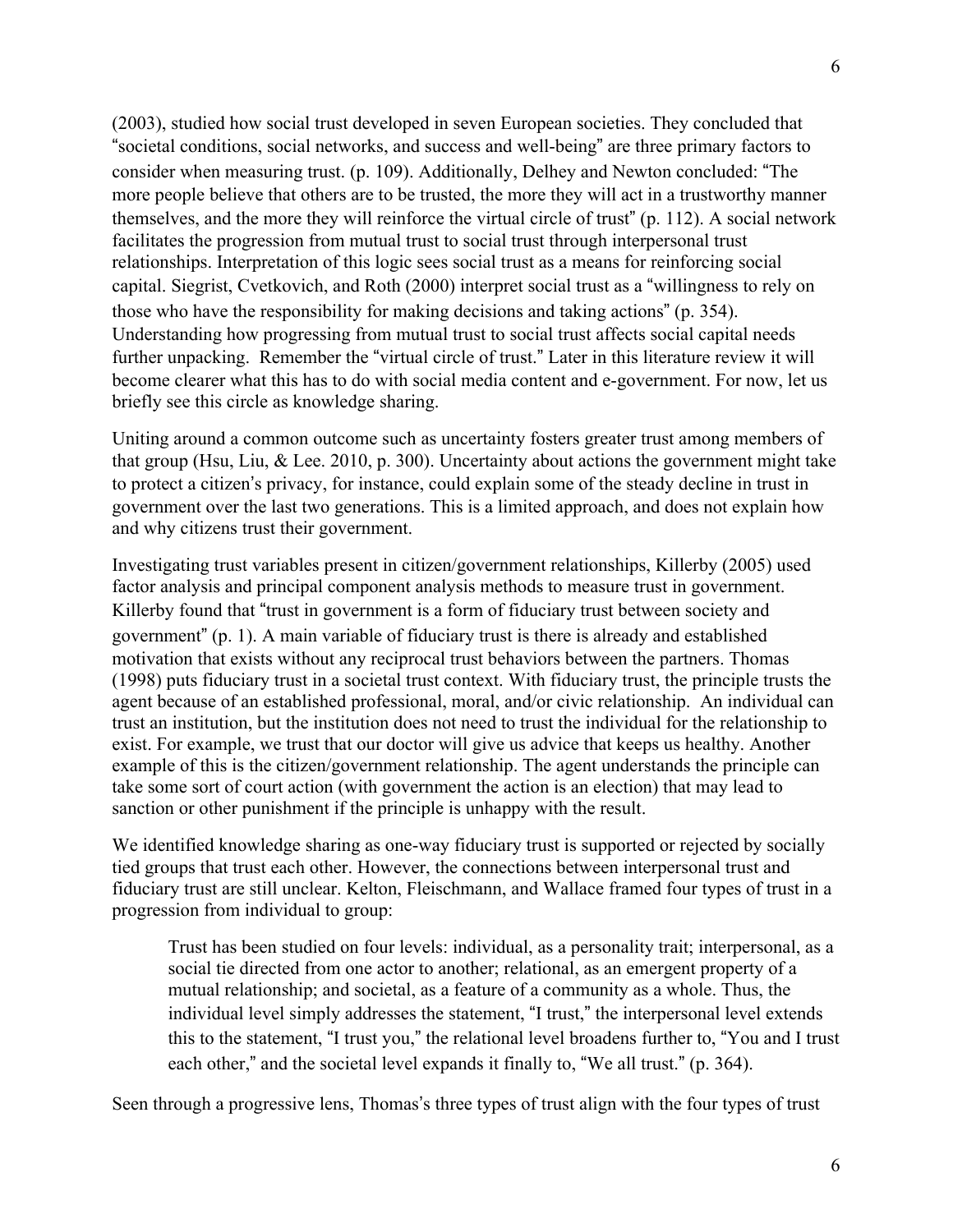outlined by Kelton, Fleischmann, and Wallace. For instance, Thomas defined social trust by putting actions of the partners within a social system, where "social factors do more than constrain the set of choices available to otherwise self-interested individuals; they shape motives and beliefs as well" (p. 175). Thomas implies here that motives and beliefs expressed in social networks leads to social capital. Mutually trusting individuals within group settings shape the social capital of the group.

Aligned with Thomas's three forms of trust, Misztal (1996) distinguished trust as having three possible approaches. Misztal based the first approach on internal emotions, values, and feelings where individuals have personal reasons for trusting. This is a description of how mutual trust leads to interpersonal trust. Second, socially connected groups have a sense of group trust that acts as a social bounding agent. Misztal refers to this as a "lubricant of cooperation" (p. 77). The bounding agent is social trust, which in turn leads to social capital. Third, according to Misztal, trust is "a valued public good sustained by actions of members of a given society" (p. 14). This third element is quite simply fiduciary trust and societal trust with the interpersonal trust relations coming from mutual trust. While defining trust in government within the aforementioned progression from individual to societal trust introduces clarity to how social media participation affects trust in government, questions remain. For instance, in today's cyclical world of information exchange and new uses of big data, what variables within mutual and social trust support fiduciary trust?

One way of parsing these variables is identification of individual and group behaviors that coexist with trust partnerships. Killerby discovered confidence in government is an indicator of trust, and that "trust in government is a poor indicator of the level of social trust in a given country" (p. 4). This is primarily because fiduciary trust is not cyclical to a group but rather could be cyclical to an individual's confidence in their government. Nielsen (2004) introduced the term "organizational trust," claiming "individuals act within institutional and social contexts" (p. 241). This might be a form fiduciary-trust-peer-pressure. In this context, individuals who exhibit both mutual and social trusts have intentions to comply with the group's moral actions. Therefore, organizational expectation is built into the fiduciary trust relationship. This is a push-pull example in which an individual has the intention and desire to belong to the group and will participate in the socialization of the organization's social capital. Thomas (1998) supports this view, explaining, "trust exists along a continuum: the more we calculate the intentions of others, expect something in return, and subsequently monitor their performance, the less we are exhibiting trust. Similarly, the more others take our interests into account, putting their own interests aside in the process, the more they are worthy of our trust" (p. 170). Interpretation of Thomas's view is that the less an individual exhibits mutual trust through interpersonal trust relationships among the group, the more the individual trusts the group. Therefore, the willingness to trust requires confidence. In fiduciary and societal trust relationships willingness leads to intention. The connection here is that citizens expect that information provided to them by government is trust worthy. If the information is deemed untrustworthy this becomes a center point for lack of trust in fiduciary trust relationships. A key point then is the quality of information delivered to citizens through the usual fiduciary trust relationships.

Looking at trust from the perspective of the information deliverer, McKnight and Chervany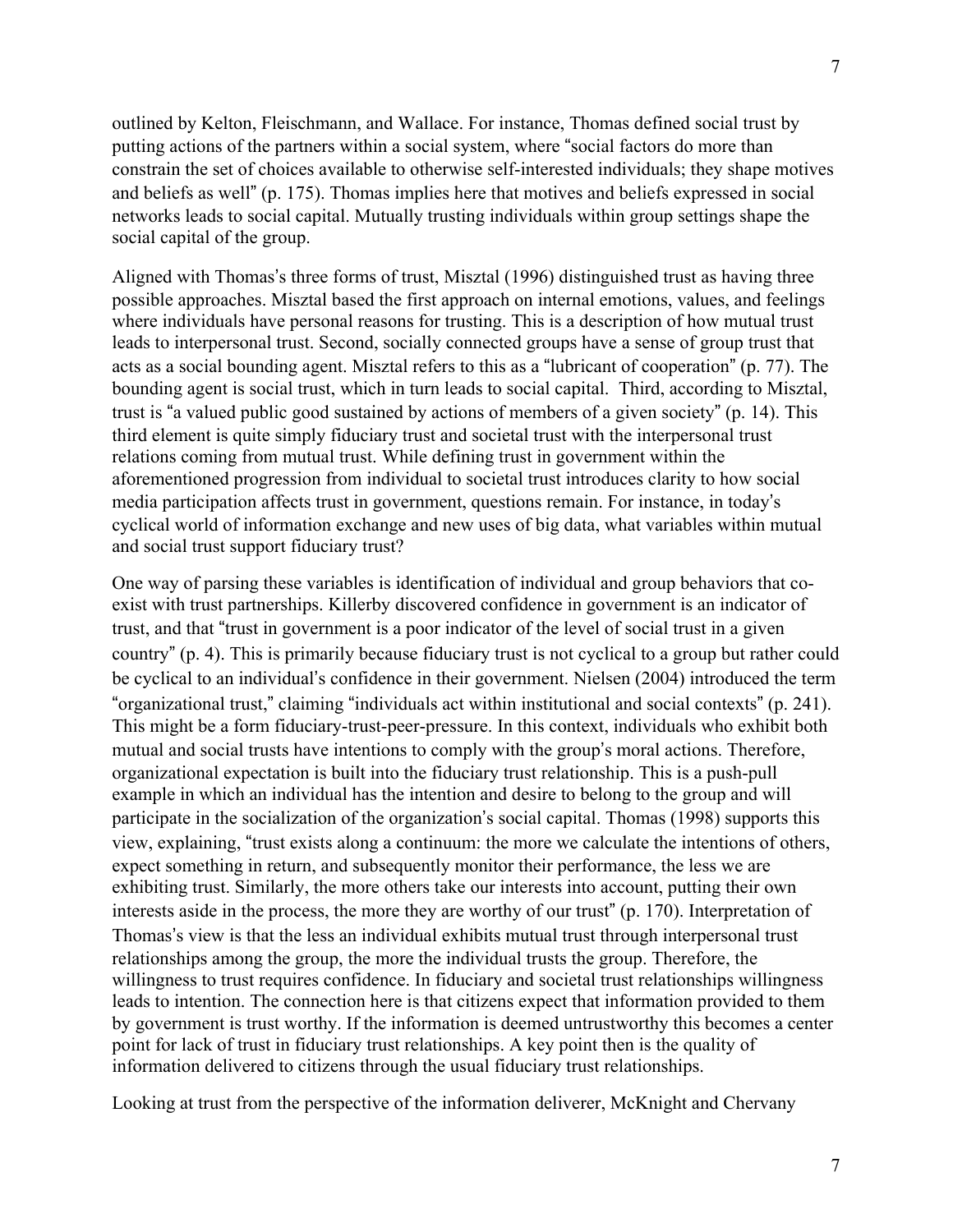(2001), defined trust through the context of intention where "one is willing to depend, or intends to depend, on the other party with a feeling of relative security, in spite of lack of control over that party, and even though negative consequences are possible" (p. 34). This interaction between the intention of the deliverer, and the expectation of the receiver of the information or service is the crux of our investigation. Whereas mutual trust within groups develops because of interpersonal relationships, and social trust develops because of common goals and perceptions of outcomes, fiduciary trust places heavy influence on the information at the individual level because many of the social variables applicable to mutual and social trust are not present in government citizen relationships. The catalyst for the development of fiduciary trust is the information or services the government provides or intends to provide as in election promises.

To this point, we have only looked at the social elements surrounding trust. The mechanism for the exchange of fiduciary trust is the exchange of information (or the intent) in a social network. This implies that fiduciary trust is already present. Depending on the extent that mutual trust interpersonal relationships influence social trust, fiduciary trust is strengthened or weakened by social capital or trust deficit. Identifying variables partially explains two of four central theories that run throughout this review—social capital theory and social network theory. Although the other two theories, behavioral trust theory and resource based theory have connecting tangents that can partially explain their relevance to our research, they are best defined within two primary elements of a fiduciary trust relationship—trust in information and trust in government.

#### **3.2 Trust in Information**

History and archivist scholars understand that the implications of the development of the printing press meant that citizens who did not previously have access to information could undergo a process of learning to read that ultimately lead to reading and interpreting information without needing despotic interpretation. This coupled with the Protestant Reformation—a rejection of Catholic doctrine—contributed to the rise of individualism and enlightened thought. Then as the English Industrial, French, and American Revolutions ushered in Western Liberalism, a new form of representative democracy emerged in the American Colonies. Putting aside the French and English contributions, emerging American democracy was fueled by information exchanges among social groups in coffee houses and pubs. Out of these social settings came the hundreds of newspapers that informed citizens throughout the Colonies. Newspapers and the social setting they created fueled the American Revolutionary War. Books, newspapers, pamphlets, and other printed material became the primary vehicle for delivering information to citizens, and it remained as such until the early twentieth century ushered in moving pictures and radio.

Today, a large section of government related information resides and flows in digital form. Consequently, the context in which digital information flows is dependent on the delivery method. Whereas with print media we see, feel and in some cases smell authenticity, digital information lacks these sense triggers. This sets up a resounding caution. Rowley and Johnson (2010) highlighted a connection between trust and the context in which information is provided. They asserted that "trust" as a concept might become convoluted in the digital world because it is often used interchangeably with other concepts such as credibility, reliability, and confidence (p. 496). Relying on digital information simply because it is digital is dangerous. However, we can use this interchangeability to our advantage. In the information management disciplines, the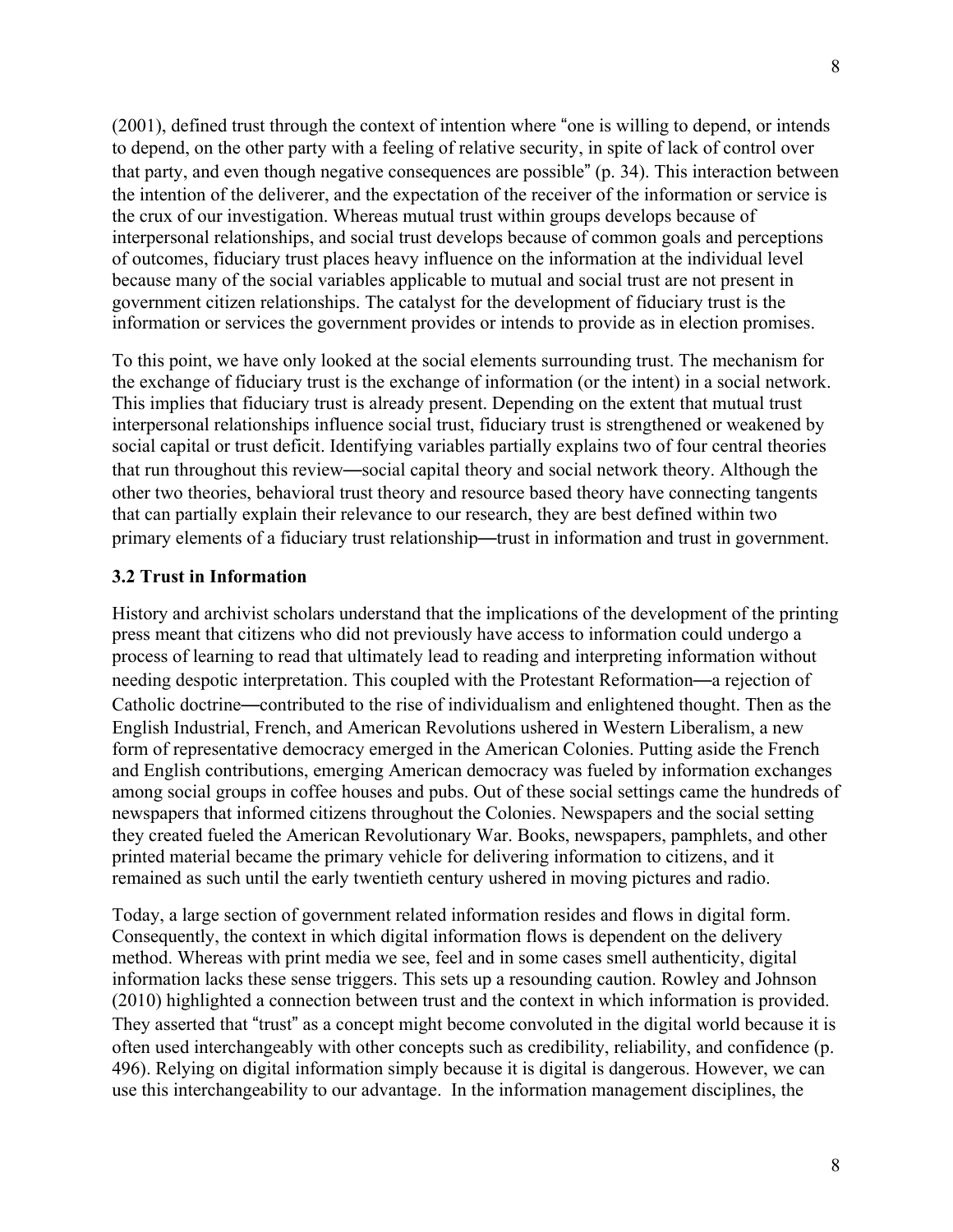meaning of authentic information is the same across all mediums of storage and access. Therefore, highlighting the connection between credibility and trust in digital realms is prudent. Trust in digital information has as much if not more to do with the mode of delivery.

Many of today's information professionals are formidable authenticators of digital information, and can therefore act as trust facilitators. This facilitation can be strengthened further if the trust is directed at reputable providers. Kelton, Fleischmann, and Wallace (2008) asserted, "trust plays a key role as a mediating variable between information quality and information usage" (p. 363). Granted this seems like a logical statement that needs little peer review. However, when seen in the context of trusting information and the modes by which information is delivered, trust as a "mediating variable" becomes somewhat ambiguous. Information management professionals overcome this ambiguity with best practices such as *The Principles,* and by relying on standards such as ISO 15489.

Another way of overcoming this ambiguity is looking at trust development over time. Kelton, Fleischmann, and Wallace stated, "Trust does not flow from a trustor to a trustee; rather, it emerges from their interaction over time" (p. 365). (The declining poll numbers identified at the beginning of this review support this). If we look at the progression of technology use over the last generation and a half, we see it as a slow but steady acceptance of the validity of information or services provided through online web stores like Amazon. Indeed, Amazon Prime members are familiar and comfortable trusting that two-day shipping means just that. Amazon and other companies such as Google and Microsoft contribute to our confidence in human-computer interactions. In sum, modern information management professionals can facilitate greater trust in digital information, and can therefore facilitate greater trust in fiduciary trust relationship. What remains is a process for delivering authentic information to citizens using social media to express mutual, interpersonal, societal, and fiduciary trust relationships.

Hertzum et al (2002) transform the assessment of information quality into a progressive two-step process. If information is already perceived as being high quality, the accessibility of information contributes to this perception. Accordingly, "The first step is necessary because the quality of the information does not reside in the information as a label that can be read but has to be established actively by the individual person. Establishing the perceived quality of a source or piece of information is essentially a matter of establishing to what extent one is willing to place trust in it" (p. 577). For instance, academic researchers, who through scholarship and training know the value of the term peer-reviewed, search for peer-reviewed articles. This process needs attributes such as reputation and intrinsic value of the articles for credibility. Therefore, the first step in the process is authentication of digital information by an information professional.

#### **3.3 Trust in Digital Information**

For the last decade or so the medical records industry has been grappling with the credibility and privacy of digital medical records. Using a 2007 National Cancer Institute study of 7, 674 adults across all demographics and income disparities, Ye (2010) hypothesized that people who visit social networking sites trust digital medical records more than those that do not visit social networking sites. Using regression analysis, Ye found no direct correlation. However, the analysis showed a positive correlation between "information from government health agencies"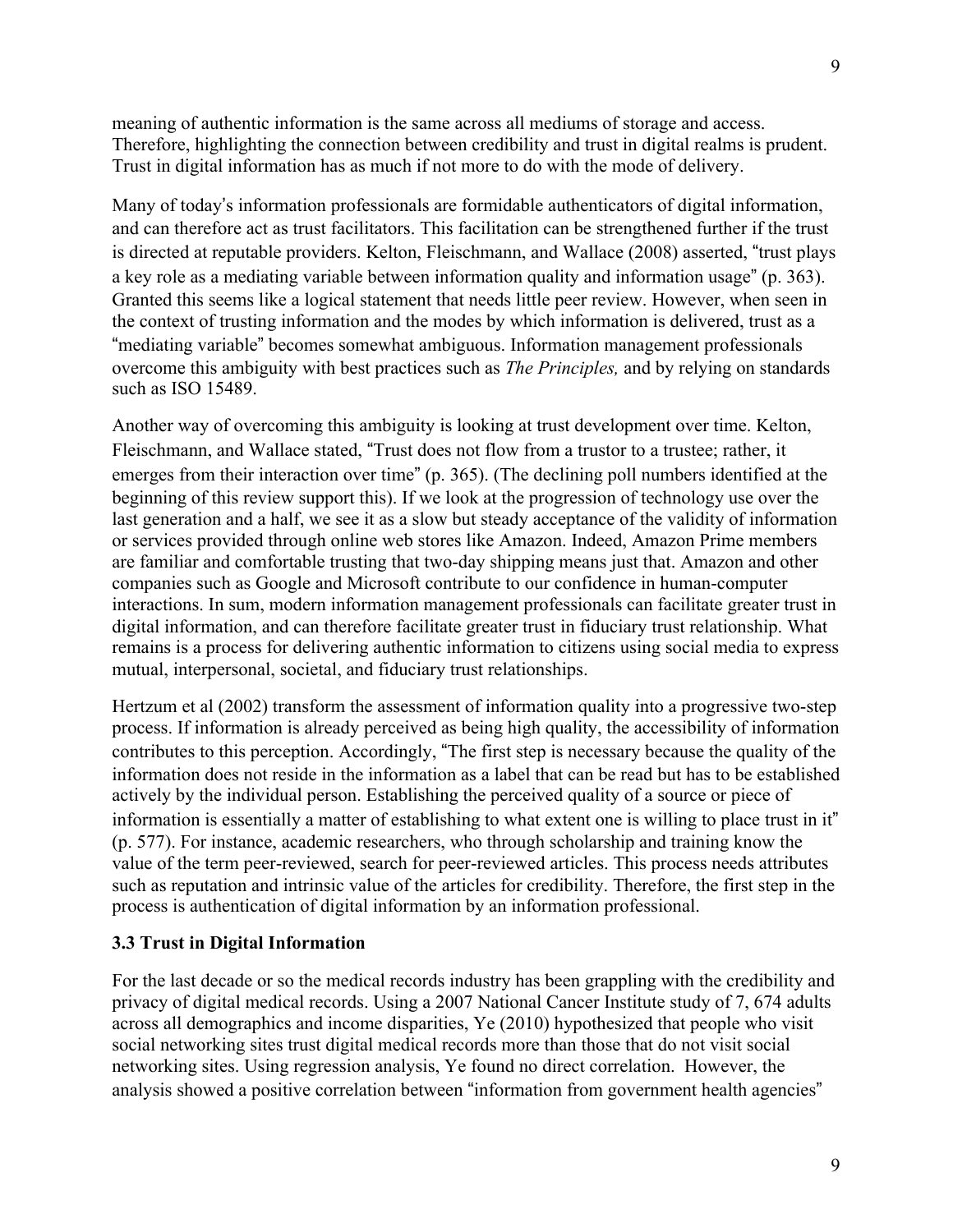and "trust in online health information" (p. 40). This suggests that information from legitimate professional sources carries with it some implied trust. For example, a researcher should trust a peer-reviewed article more than one that is not. Another item of note from this study is that trust in online health information is positively correlated with the information being easily understood. Looking at the quality of online health information, Stvilia, Mon, and Yi (2009) found that 80% look for quality assurance markers on Web pages (p. 1786). Carrying this over into our research would mean a study of the accuracy of information posted on official government social media sites. Nonetheless, the digital mode of information delivery becomes as important as the information.

March and Dibbens (2003) hypothesized that user-friendly human-computer interfaces lead to better trust in the overall system. Additionally, March and Dibbens surmise that in trust that occurs when interacting with a system such as a Website "trust becomes a two-way street—user judges system via trust (and other measures), and system considers user in terms of trust" (p. 482). Judiciously speaking, this same logic is applicable to all human-computer interactions. Can we imply, then, that the success of today's social media platforms means there is at least some trust already present? DiMaggio, Hargittai, and Neumann (2001) noted that the "Internet is unique because it integrates both different modalities of communication (reciprocal interaction, broadcasting, individual reference-searching, group discussion, person/machine interaction) and different kinds of content (text, video, visual images, audio) in a single medium" (p. 308). If seen in the same threads as societal and fiduciary trusts, the technology that delivers the information is an inescapable variable. For this reason, trust surrounding digital information delivered on social media platforms becomes a cultural resource.

Volken (2002) noted, "trust as a cultural resource raises the overall innovative capacity of a social system, since it allows economic and also political agents to take advantage of their extended potential for action" (para. 6). If we apply this to social media, Volken suggests that socio-economic and socio-institutional processes accelerate the popularity of social media as a technological advancement. Therefore, we can imply that the success of today's social media platforms means there is at least some trust already present. Although some of this trust might be fiduciary-based, existing trust seems more related to trust in technology that in government. At this point the obvious question is: can this trust in technology carry over into trust in government?

#### **3.3 Trust in Government**

In order that we may define trust in government, we must go beyond what *Pew* and other surveys reveal and investigate the environments in the United States and Canada where trust and government intersect. For the United States, Uslaner and Brown (2005) stated, "equality and honesty in government stand at the beginning of our causal chain. Both are necessary to create trust and the universalistic social policies that lead to a greater level of equality and social cohesion" (p. 44). This causal chain for Americans sprung from nearly a century of coffee house discussions about free will and similarly controversial topics, and then democratic independence from the English Crown at the end of the Enlightenment. Indeed, this is where democratic fiduciary trust began. Because our study looks at trust in digital information across the whole of North America, how Canadians view their government is the other half of our study.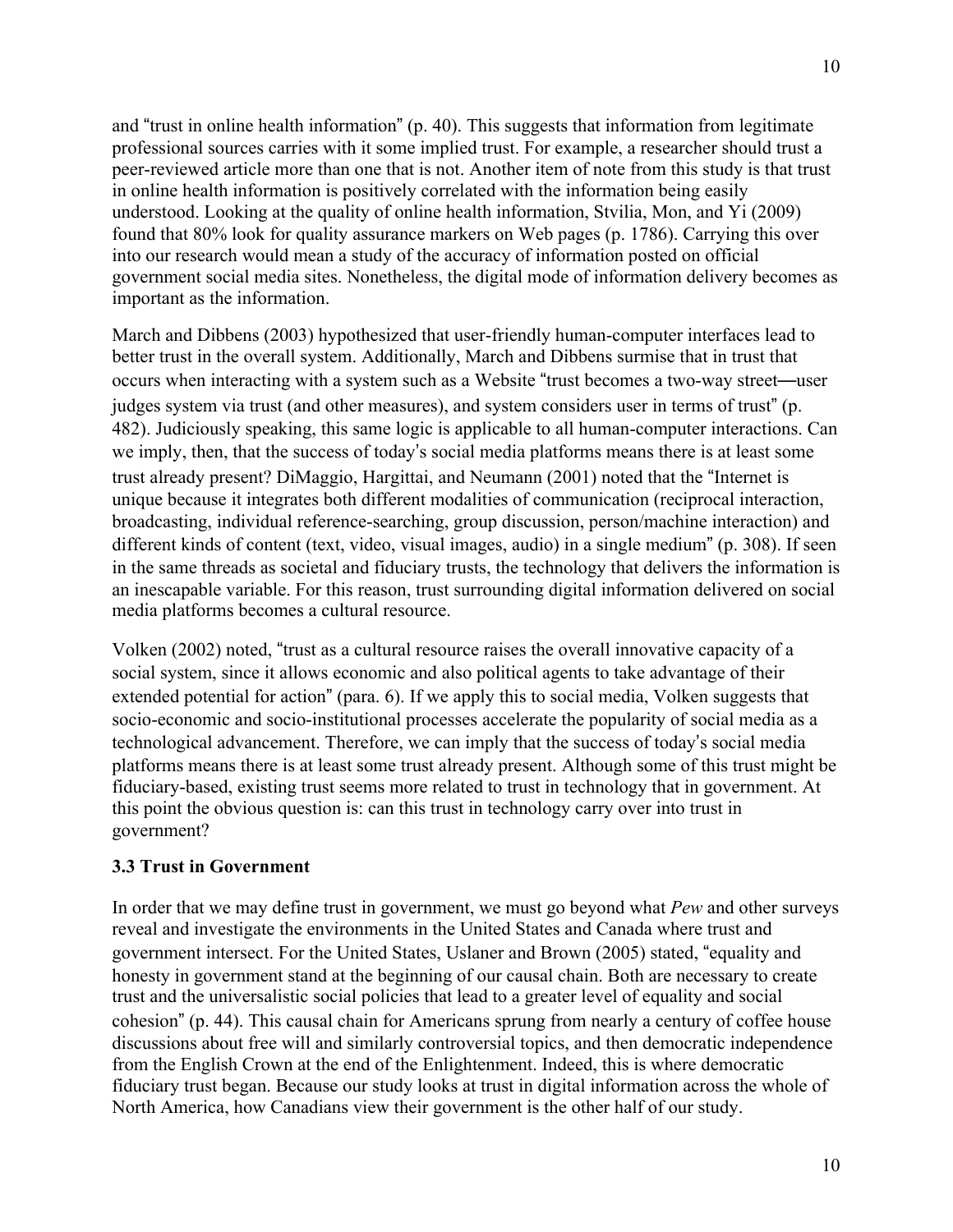*EKOS Politics* published a report in October 2013 indicated discontent with Canadian Federal politicians that the U.S. frequently shows in similar reports. The right track wrong track numbers are reversed. 62 % say the country is on the wrong track while only 29% think the Canadian Government is on the right track. The data in this report reflects similar trends in the U. S. Graves (2013) looked at the same survey results published by *EKOS Politics* and determined "The mistrust in government is much more focused on politicians and political parties, not officials" (para. 3). This explains why Canadians' trust in democracy is slowly declining. Perhaps even more insightful to how much Canadians trust professionals outside of politics. Graves asked respondents to classify how they trust a collection of professionals ranging from nurses to blogger and compare the results with similar surveys conducted in the nineties.

*The Conference Board of Canada* (2013) prepared a report card that puts Canadians' trust in parliament in context with sixteen other countries. Ranking  $6<sup>th</sup>$  among the sixteen countries (The United States ranks last with a "D") the *Board* gave Canada a "C". There is a pull down menu on in the Web article that compares Canada with each of the fifteen other countries.

## **4.0 A New Way of Governing**

With traditional government, citizens needed to travel sometimes hundreds of miles to receive basic civic services such as obtaining birth certificates and marriage licenses. However, since the late nineteen nineties, governments the world over have been increasingly using computers and the internet to deliver services to citizens. Simply put, electronic government, or e-government, changed this dynamic. In many cases, citizens can now log on to a computer and almost instantly receive services. Combined with large influxes of electronic data, this ease of access might cause problems for those tasked with governing the information.

## **4.1 E-government**

E-government is by no means a new form of government. It began with simple transaction services such as paying taxes or other fees for government services such as trash collection by visiting a website and entering credit card or debit card information. Coursey and Norris (2008) noted that prior to 2004, e-government models were still informational, and that prior models assumed that providing greater access to information would lead to e-participations. Data collected from two surveys suggested prior predictions of increased participation were not born. In many ways this was a manifestation of Web 1.0 wherein internet content was stagnant after delivery.

Today's e-governments have attained a Web 2.0 status. Dixon (2010) defined e-government primarily by automation of standard government services. Dixon introduced the terms "Web enabled government" and "e-government 2.0". Dixon contextualizes e-government 2.0 by identifying five stages of development that encompass the past, present, and future of egovernment. E-government 2.0 is at the fifth stage, which Dixon identifies as being political in nature. According to Tolbert and Mossberger (2006), "evidence suggests that e-government can increase process-based trust by improving interactions with citizens and perceptions of responsiveness" (p. 354).

Das, DiRienzo, and Burbridge (2009) concluded, "trust can play an important role in facilitating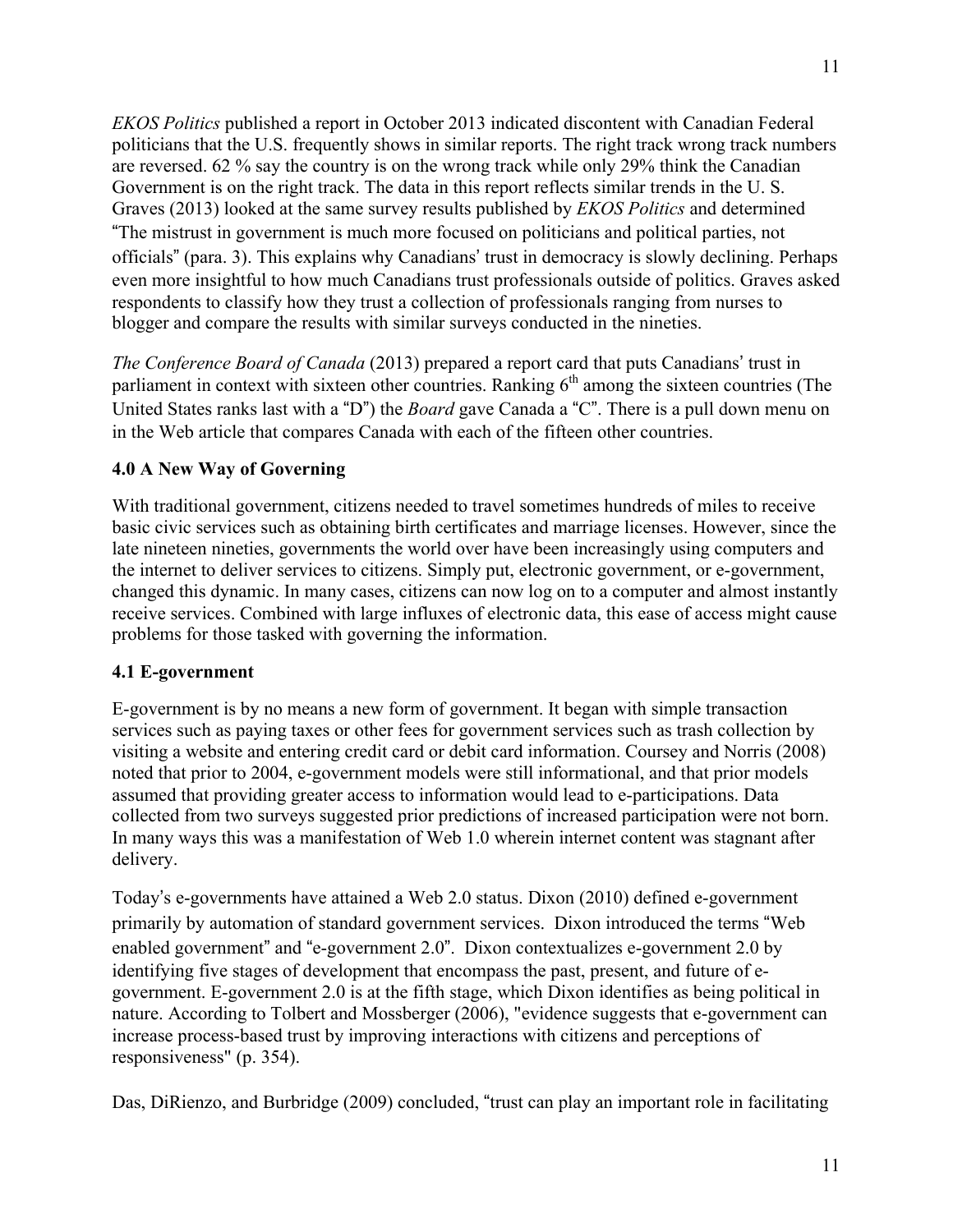the development of e-government within a country as any digital medium is a social platform through which individuals interact or transact with other citizens, businesses, or governments" (p. 2). The level of trust (or lack thereof) is organizational social capital. Another insight from the literature review is that diverse communities tend to foster less trust across the spectrum. Social media networks cancel out this diversity. The study's findings indicate that countries with lower levels of technological, economic, and political (measured here as levels of democracy) developments have less trust in institutions outside of traditional social networks such as families and communities. Because social media bypasses these obstacles, it can foster greater trust in egovernment.

Chun, Shulman, Sandoval, and Hovy (2010) placed the development of e-government into four categories. During the first three, basic information is provided on government websites, interactivity is added to webpages, and transaction services are provided. The fourth category is a participatory/co-productive one where government promotes shared governance to transform operations, in terms of seamless information flow and collaborative decision-making (p. 1). Chen, Y., Chen, H., Huang, and Ching (2006) defined e-government as a "permanent commitment" by the established government to provide electronic services to constituents. They note e-government challenges "traditional bureaucratic models" whereby power flows vertically and communication between departments is prone to compartmentalization. In other words, the technology that drives e-government initiatives fosters better communication between internal government departments. All governments, from the most repressive regimes to the most progressive democracies must redefine their commitments between citizens and governments. This commitment must involve social media participation and the open data it produces. Moreover, e-governments must understand elements of trust as they relate to increasing or decreasing social capital. E-participation from the perspective of citizens must be part of a strategy that includes modern e-governance.

## **4.2 E-Governance**

Rossel and Finger (2007) identified three functions of e-governance: "service-delivery, regulation, and policy-making" (p. 400). Mishra and Mishra (2011) posit that e-governance includes participation through the use of any technology or electronic medium to deliver services and information to citizens.

## **4.3 E-Government versus E-Governance**

D'Agostino et al. make a key distinction between e-governance and e-government, where egovernment deals with electronic services and access to electronic assets, and e-governance involves providing technology that fosters e-participation for citizens who wish to engage in politics and civic engagement. Because of technology's development, e-governance research has centered on providing evidence that aligns with transactional and e-commerce based services. Given that e-participation goes beyond transactional relationships centered on electronic information access to include politics, it will be useful to look at how municipalities use web pages to facilitate e-participation. In other words, the onus for providing better e-governance lies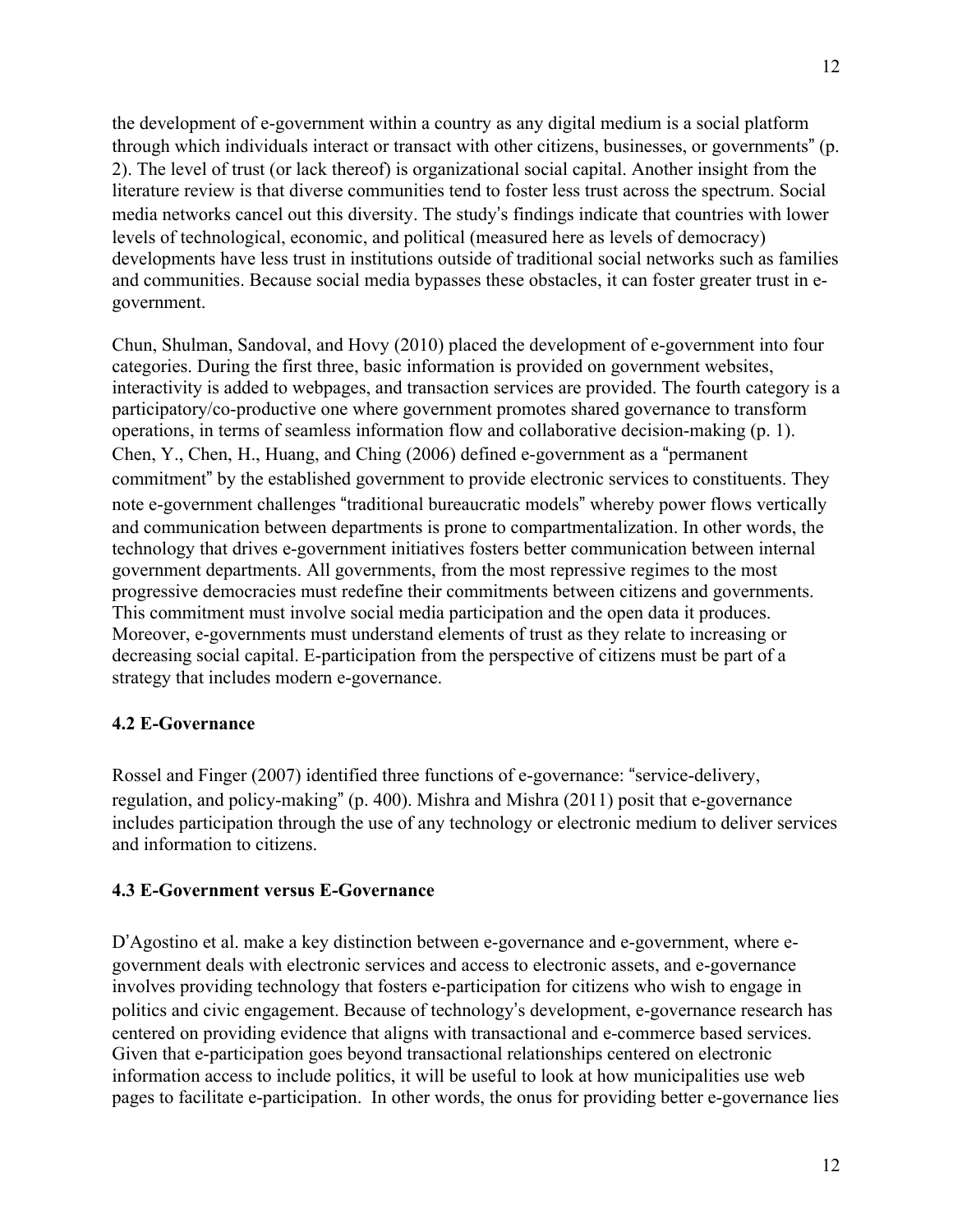first with creating more efficient e-government models, and then with providing better eparticipation that strengthens e-governance. Essentially, D'Agostino et al. view social media applications as potential e-governance tools that provide citizens with a means to engage in eparticipation.

Although citizens use social media to interact with each other throughout the spectrum of issues that affect them, including politics, there is no definitive link between e-governance and eparticipation. Kolsaker and Lee-Kelley (2008), studied citizen participation (e-participation) in egovernment through the lens of e-governance and concluded that e-governance is not fully functional until e-participation takes place.

## **4.4 Open E-Government**

Before moving forward, we should pin down what today's open-government means to our research. On the surface, the term open-government might simply mean allowing public access to information used to govern society. However, according to Yu and Robinson (2012), open government not only means easy access to information, but also public access, and, in some cases, participation in policymaking. This implies that open government is a partnership between government and citizens. Indeed, when a citizen goes to the polls to vote on a specific law passed by a legislature they previously voted into office, that citizen participates in that partnership. Fiduciary trust is the mechanism that supports this traditional democratic process. Because much of today's governments worldwide are focusing on providing e-government services to constituents, any qualification of e-government must reside in the parameters of open government.

As already outline, e-government is a permanent construct of what today's government means to our societies. Because our research focuses on trusting digital information, we can make the leap to open e-government. There are, however, some qualifications to this. Open e-government does not mean open data. There are some instances, such as national security threats, in which the public does not have access to data. Further, open-data must be separated from politics because it clouds the meaning of open e-government. Yu and Robinson proposed ambiguity regarding the definition of open government. This ambiguity comes in part from confusing data easily available with the use of technology as "open." Even authoritarian regimes might provide access to things like bus schedules. This is compartmentalized open data, but not necessarily open government. As several recent authoritarian governments have discovered, social media use by disgruntled citizens can lead to revolution. There are crucial reasons for this compartmentalization.

Coglianese (2009) noted that open-government does not mean 100 % transparency in every action. He cautions that we should not seek this complete transparency but seek transparency in policymaking. Open government means government should not make policy in secret or behind closed doors. This is the foundation of our hypothesis. Social media produces incomprehensible amounts of unstructured big data. This data is in electronic form. Therefore, open data in the context of social media content means open electronic data in the context of compartmentalized open government. Without this distinction we could become stuck in a quicksand debate about whether or not citizens should have access to all data governments produce.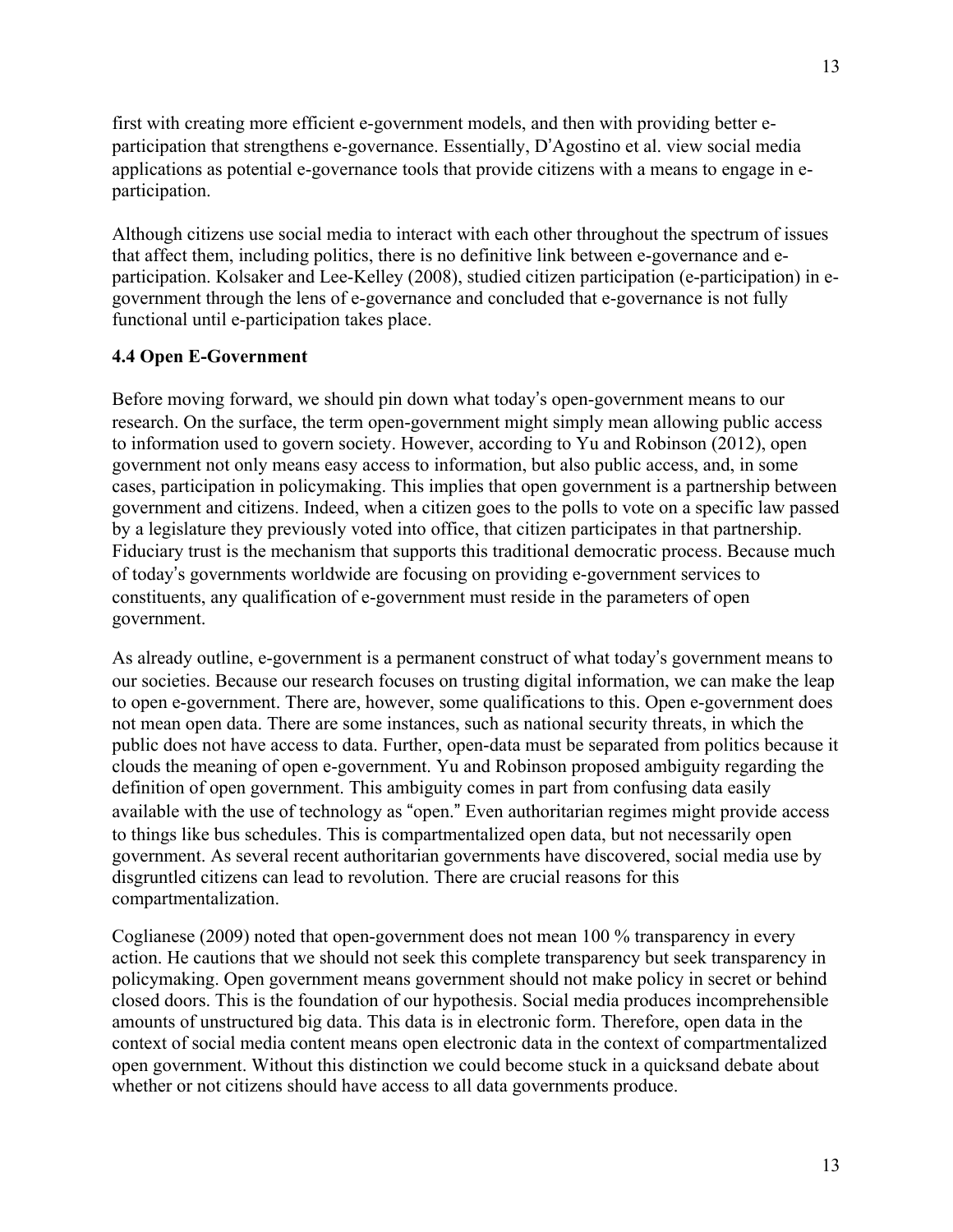## **4.4.1 Open Government and the Open Government Partnership**

Founded in 2011, the Open Government Partnership (OGP) is a group globally focused on specific actions countries can take to facilitate open-government initiatives:

OGP aims to secure concrete commitments from governments to drive open government reform and innovation at the country level, in an effort to stretch countries beyond their current baseline in the areas of transparency, accountability, and citizen engagement (para. 1, "What is Open Government Partnership").

Rather than explicitly defining open-government, the OGP gives countries direction and process for achieving better open-government. The OGP does this with three directives:

- Maintain high-level political leadership and commitment to OGP within participating countries
- Support domestic reformers with technical expertise and inspiration
- Foster more engagement in OGP by a diverse group of citizens and civil society organizations

The United States and Canada are just two of the 63 member countries that belong to the OGP. The United States is one of the original members with Canada joining in the second phase. For the purposes of our research, three resounding principles emerged from both the United States' and Canada's qualification of open government.

Open government, from the Obama Administration's open government initiatives, relies on three principles: transparency, participation, and collaboration in the form of e-governance. In 2008 the Office of Budget Management Watch (OMB Watch) commissioned a report that looked at egovernment in U. S. Federal Government (Coglianese, Kilmartin, & Mendelson, 2008). The report highlights recommendations in three categories: transparency, public participation, and strategic management. Transparency represents open government, public participation represents e-participation, and strategic management represents e-governance.

## **5.0 Theoretical Foundation**

Four theories, explained in a progression from private individual trust to fiduciary trust form our theoretical foundation. First, **Social Capital Theory** is a broad theory encompassing the "norms and networks facilitating collective actions for mutual benefits" (Woolcock, 1998, p. 155). Second, **Behavioral Trust Theory** defines trust relations among people and organizations. Specifically, the behaviors group members exhibit while forming trust relationships, first among themselves, and then among groups that trust organizations, particularly governments. Third, **Social Network Theory** views social relationships in terms of node and ties (actors and relationships, or in this case citizens and government). Interactions among individuals create opportunity for knowledge sharing and information exchange, and are crucial in the building of trust among individuals. Finally, **Resource-based Theory** explains how public administrators utilize their resources and capabilities to share information, engage and influence citizens, and foster e-participation through social media strategies.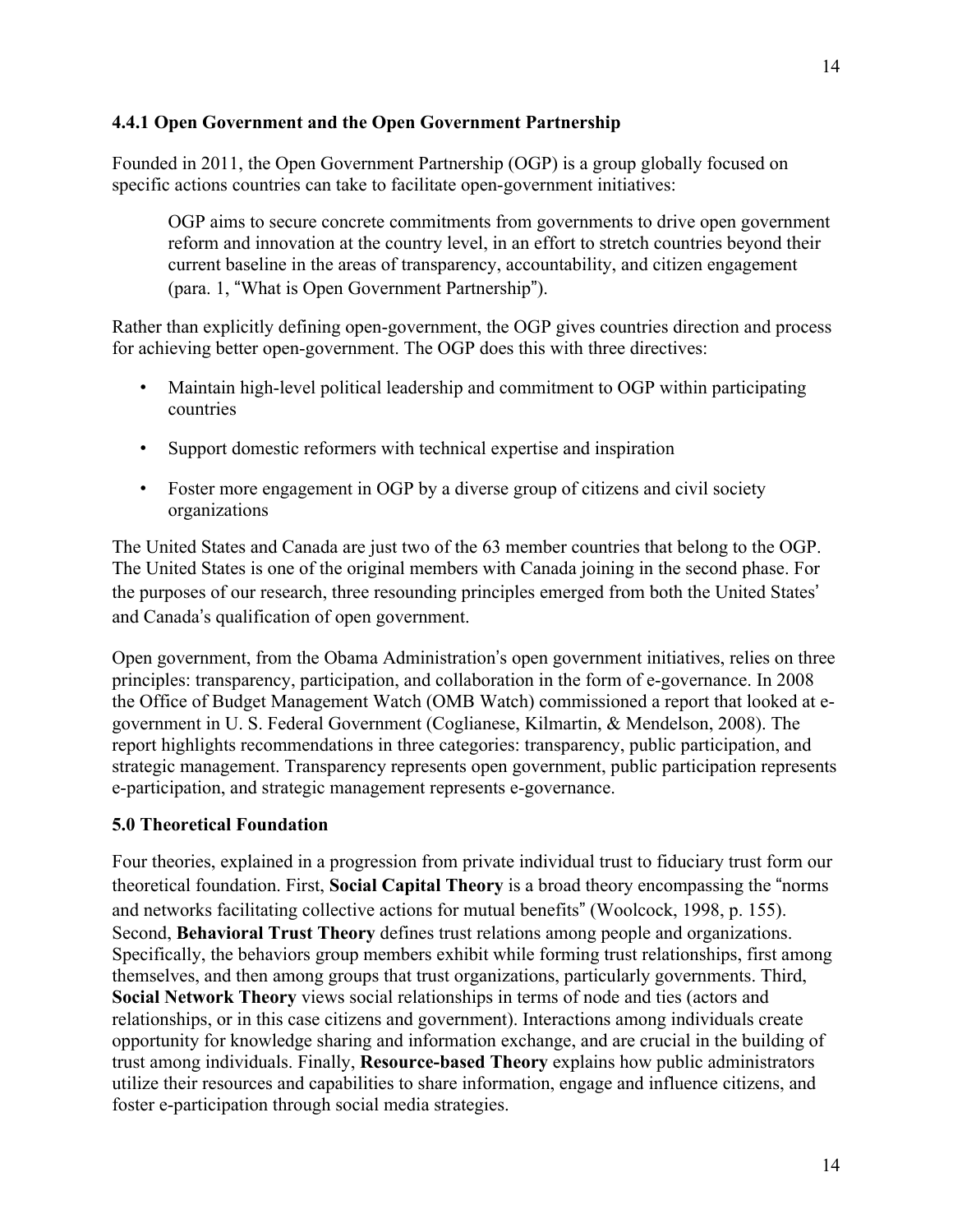It is crucial that we understand these four theories do not exist without the progression of trust outlined above. To this end, moving from an explanation of social capital theory, to behaviors present in trust relationships, to an explanation of social network theory, and then finally to the electronic resources available to governments that wish to utilize social media to increase social capital requires that we reconcile social trust with fiduciary trust. Just as with the types of trust identified above, our theoretical foundation is a progression, one that sees fiduciary trust as final outcome either strengthened or weakened by e-governance.

# **5.1 Social Capital Theory**

If trust is the "lubricant of cooperation" among group setting participants (Misztal, 1996, p. 7), social capital is one result. As we saw with the Facebook revolution, uniting around a common goal can lead to the overthrow of a government. Unfortunately for Egyptian President Hosni Mubarak, the common goal was for Mubarak to resign as president and not interfere with the structuring of a new constitution and elections. Why Facebook? Was there anything unique about how Facebook encourages social capital? Facebook user satisfaction is measureable. Karnik, Oakley, Venkatanathan, Spiliotopoulos, and Nisi (2013) identified four elements that align with Facebook user satisfaction: "contribution, discovery, social interaction and entertainment" (p. 823). Although the social interaction and entertainment elements are worthy in their own rights, "contribution" and "discovery" are the glues that hold social capital together as a uniting force. Chappell and Funk (2010) noted "social capital tends to (but not always) integrate…social participation with an attitudinal dimension such as trust… the most common measures of social capital are membership in informal and formal groups, and interpersonal trust." (p. 358). If a member discovers something that supports or hurts a group's social capital, he/she contributes in a cooperative manner to a realignment of behaviors that strengthen the social trust bonds among members of the group. This in sum is collective action, with social capital being its sometimesvolatile result.

Killerby (2005) defined social capital as "a latent form of collective action, an intangible stock of norms and networks that defines the limits of cooperation in a society, community or group" (p. 4). Fukuyama (2002) defined social capital as "any instance in which people cooperate for common ends on the basis of shared informal norms and values" (p. 23). Social capital, therefore, is an often latent and potentially volatile uniting force. It requires a shared belief system centered on trust bonds that are reciprocal and interpersonal. This leads to mutual trust and then social trust. Social capital supports collectivism among member of a group. Collectivism, however, is merely the result of social capital. What elements inspire collectivism?

According to Scheufele and Shah (2000), there are three elements to social capital: intrapersonal, interpersonal, and behavioral. Although conceptually we can apply mutual trust to our interactions with government, its particular power lies in our mutual and reciprocal actions within our social groups. This is another way of seeing the progression from mutual trust to social trust through interpersonal trust bonds. Merely identifying a group's social capital is not enough to support fiduciary trust. What we are after is the identification of behaviors people exhibit while forming trust bonds and how can apply these observations to the development of positive fiduciary trust bonds.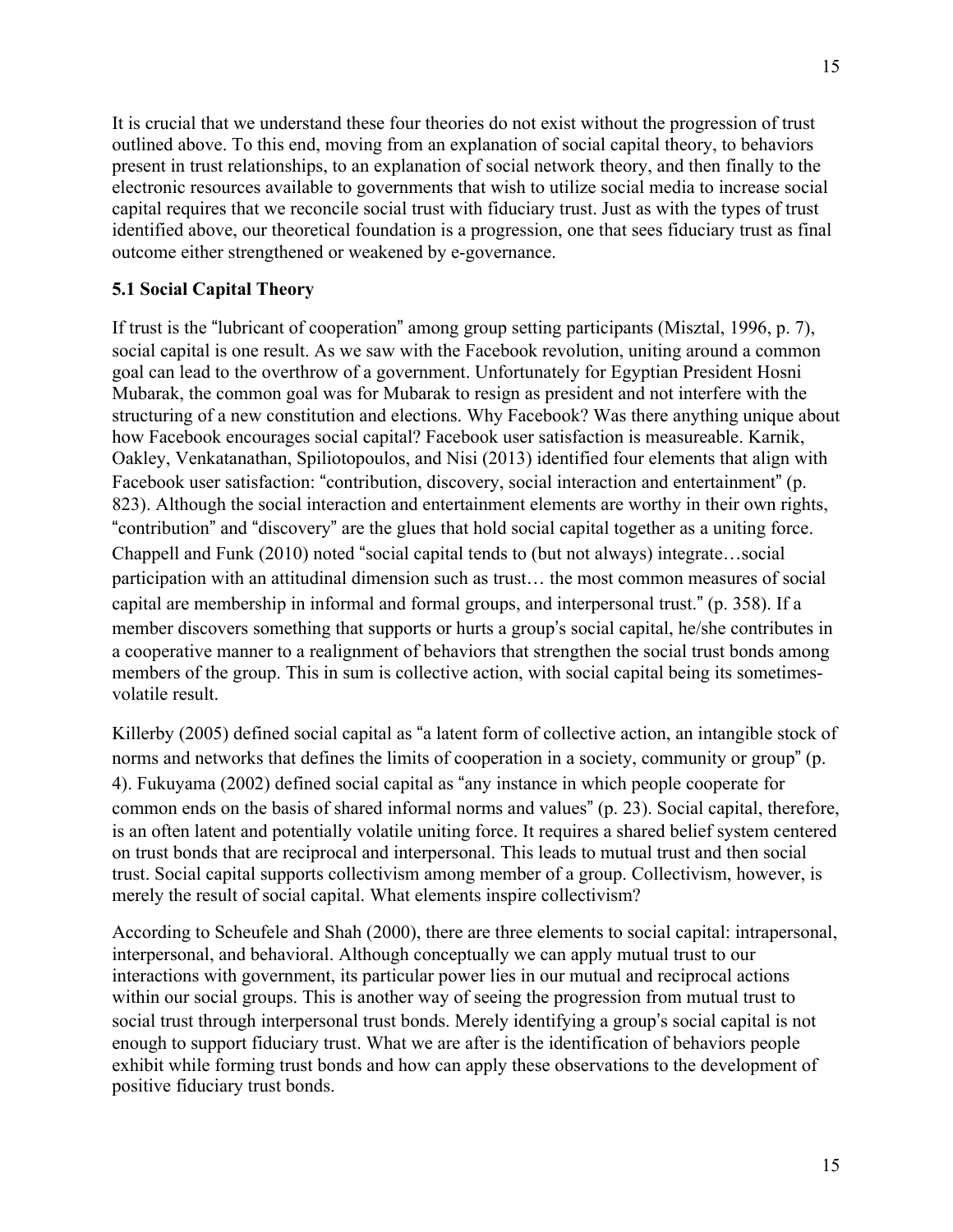Musso and Weare (2014) acknowledge "the need for greater empirical attention to the manner in which social network development stemming from participatory institutions may foster the types of social capital found to have positive effects on democratic governance" (p. 151). Open participation is intrinsic to this need as increased opportunities for political engagement allow for relationships between citizens and government to develop and mature. Thus, participatory networks such as social media and e-governance provide for the formation of social capital by way of "the aggregation of numerous decisions by individual actors to form, maintain, or dissolve interpersonal relationships" (p. 151). The success of government to encourage and foster citizen participation benefits its community's social capital.

#### **5.2 Behavioral Trust Theory**

Lewicki, Tomlinson, and Gillespie (2006) looked at how trust relationships evolve over time and concluded, "the operational level of trust is often deduced from either the proportion of cooperative choices or the long-term behavior patterns of those who chose to cooperate" (p. 996). These patterns are characterized by certain behaviors that "trustors" and "trustees" exhibit while performing the actions of the partnership. Positive expectations lead to behaviors that strengthen the trust bond. For the purposes of our research, this bond between trusting parties applies not only to personal relationships between constituents and public servants, but also by extension to the institution or government attached to the public servant's actions. Said another way we will refer to the relationships as being interpersonal, with "interpersonal trust" as the representative phrase for identifying specific behaviors.

Karnik, Venkatanathan, Spiliotopoulos, and Nisi (2013) use interpersonal trust centered on individual attributes such as Facebook status updates and discovered activities organized around specific actions cause behaviors that encourage trust relationships. The authors identified four social media related activities that encourage interpersonal trust: contribution, discovery, social interaction and entertainment (p. 823). If we posit that satisfaction seeking is a primary motivating factor for an individual's use of Facebook, the four elements take on a new meaning that is collective in nature. With the exception of "discovery", the other three need social interaction to materialize. If we add into the scenario what happens when users like a post or retweet a post, discovery becomes an integral part of the contribution to social capital formation. Social media participation, through contribution, discovery, social interaction, and entertainment, induces social media capital.

We gain some insight into trust behaviors as they relate to e-participation and e-government by looking at how and why humans trust computer delivered information. Using the simple question "how do humans trust information obtained over the internet?" Gligor and Wing (2011) divided the question into two parts, addressing the values obtained during the sender receiver partnership. The receiver value relates to how the information advances an intended action planned by the receiver. Conversely, the sender shares the same value by assuming the information sent advances the intended action. If this sounds familiar, it should. This is the model of a contract agreement such as that which exists between a seller and a buyer. In this contract, the exchange of a product for payment means the shared value is how the transaction affects the relationship in positive or negative fashions. This is basic customer service. Gligor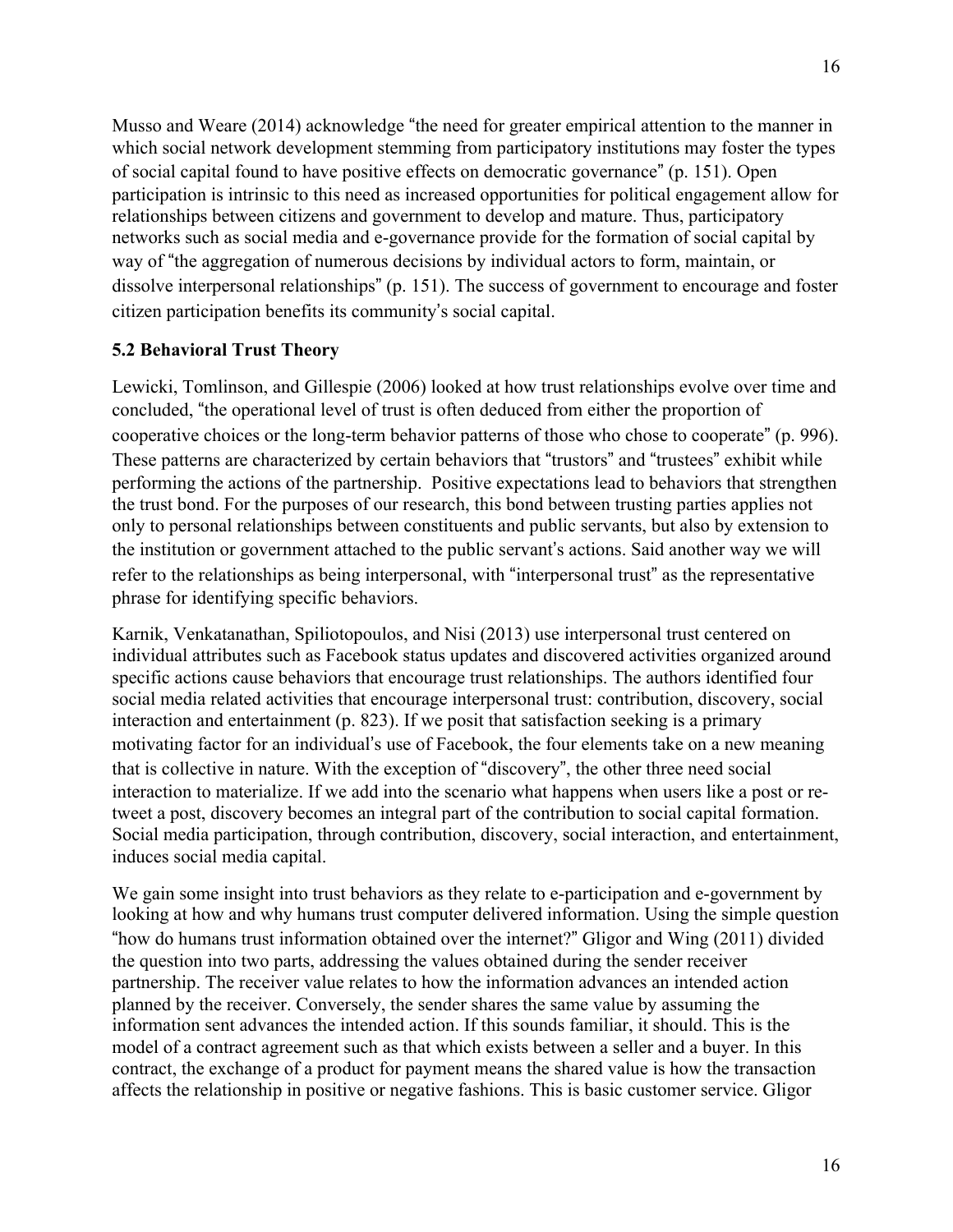and Wing refer to this as "Isolation from Sender's Behavior" (p. 6). Sometimes trust exchange is not the motivation for one side or both to advance an intended action. In the case of eparticipation and e-government the trust bound centers on those enhanced or negatively impacted by the values and behaviors of governmental actions.

# **5.3 Social Network Theory**

Social Network Theory is a complex mix of two partner theories that look at two primary parts of a social network. First, much of our investigation of social networks comes from Social Exchange Theory (SET), a decades old sociological theory that investigates patterns and outcomes of sharing information or beliefs in social networks. SET explains "the exchange of social rewards" (Gachter and Fehr, 1999, p. 342) in a given group. Second, Social Network Analysis (SNA) "allows us to explore how different parts of a system are linked together and to define the overall structure of that system and its evolution over time" (Crooks et al., 2013, p. 207). For our purposes, Social Network Theory explains the nodes and ties between the social rewards produced by a networked group, and how groups of these socially networked individuals contribute to our three forms of trust, specifically fiduciary trust.

Investigating nodes and ties between citizens and governments requires identification of the interpersonal trust bounds present in social networks. Abbasi, Wigand, and Hossain (2014) see these nodes and ties as "crucial in the building of trust among individuals" (p. 68) in socially linked groups. Because we are looking specifically at how data created by social networks such as Twitter and Facebook affects the fiduciary trust bonds between governments and citizens, what we are after is the specific nodes and ties people exhibit while forming trust during knowledge sharing. Chow and Chan (2008) found that "a social network and shared goals significantly contributed to attitudes toward knowledge sharing" (p. 463). Mutual trust that leads to interpersonal trust relationships in a group setting is supported in a cyclical manner by the social capital produced. The result of exchanging shared goals in social networks is social capital; the ties between members of the network facilitate the exchange of social rewards.

Social rewards lead to social trust in other members of the group. Gachter and Fehr (1999) explained an emotional side to social reward, noting, "in general social rewards are not based on explicit contractual arrangements but are triggered by spontaneous positive or negative emotions which can be interpreted as approval and disapproval, respectively" (p. 342). Because social reward occurs when information is exchanged in a networked group, the information shared is a catalyst for producing social trust. When this information is civic minded, social networks act as binding agents that facilitate social network cohesion while reacting to catastrophic events such as floods or wildfires. When the information is political in nature, that same cohesion occurs around actions that facilitate voting and other democratic-like actions. Applying SET to our research reveals that social rewards are emotionally based and sometimes foster spontaneous reaction. In the case of social media participation, knowledge sharing is the common thread between "contribution, discovery, social interaction and entertainment" (Karnik, Venkatanathan, Spiliotopoulos, & Nisi, 2013, p. 823).

Knowledge sharing is a key mechanism for disseminating information, in both group settings that develop social capital, and in government entities mandated to provide services to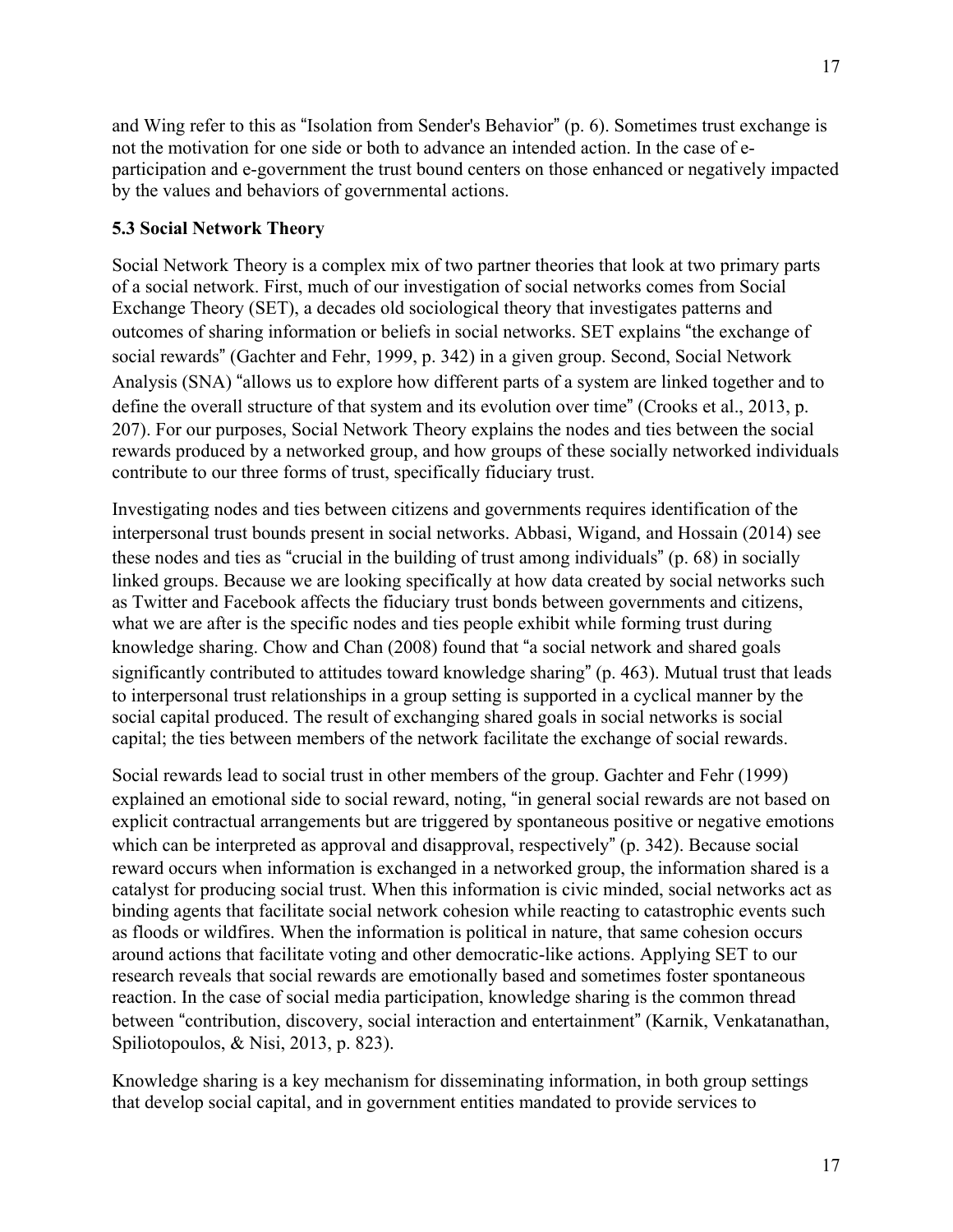constituents. Using social media in government is in essence a knowledge sharing mechanism that upsets the traditional top down governance that exists in most democratic societies. Therefore, it is prudent that we examine elements of social networks that support and/or discourage knowledge sharing. Hsu and Chang (2014) looked at how knowledge sharing within a group affects the interpersonal trust bonds within that group. They concluded that as knowledge sharing increases, uncertainty decreases, which in turn promotes trust. This implies that trust increases as the knowledge a government shares increases. Further, Hsu and Chang concluded "social interaction ties and a shared knowledge-sharing vision exercise positive effects on interpersonal trust" (p. 135). Uniting around a common outcome such as uncertainty fosters greater trust among members of that group (Hsu, Liu, & Lee. 2010, p. 300).

When members of a democratic society vote for a politician as a group, they bring their social capital to the polls (Knack, 1992). However, seen through a social network theory lens this illuminates the fact that SET and SNA only explains what happens. What we require is guidance in how citizens develop social capital that leads to constructive fiduciary trust relationships in today's e-government environments. Finally, what vehicles are available to citizens and governments that will foster fiduciary trust relationships that occur within e-government? Kolsaker and Lee-Kelley (2008) studied citizen participation (e-participation) in e-government through the lens of e-governance and concluded that e-governance is not fully functional until eparticipation takes place. Simply put, e-governments must employ elements of co-production that will strengthen e-governance. In order that we may see where co-production and eparticipation fits into social network theory, we must offer separate explanations.

# **5.3.1 Coproduction**

Dealing with complex issues surrounding how to provide public services to members of innercity communities, coproduction gained popularity in the late 1970s as a means for understanding the relationships between government service providers and citizen receivers of services such as police and medical responses. Investigators found

The production of a service, as contrasted to a good, was difficult without the active participation of those supposedly receiving the service. If students are not actively engaged in their own education, encouraged and supported by their family and friends, what teachers do may make little difference in the skills students acquire. If citizens do not report suspicious events rapidly to a police department, there is little that department can do to reduce crime in an area or solve the crimes that occur…Coproduction is one way that synergy between what a government does and what citizens do can occur (Ostrom, 1996, p. 1079).

Researchers discovered that instead of one large bureaucratic machine providing services, a collection of locally connected organizations provided services in an economic-based cooperative model. These organizations cooperate to provide services in a co-productive manner. For instance, although a crossing guard likely works for a city or a law enforcement organization, the crossing guard works with school officials to provide safety to children on their way to school. Consequently, the city and police work in partnership to ensure the safety of children. Seen through the lens of a fiduciary trust relationship developed with mutual trust, understanding coproduction partnerships will go far to explaining how these partnerships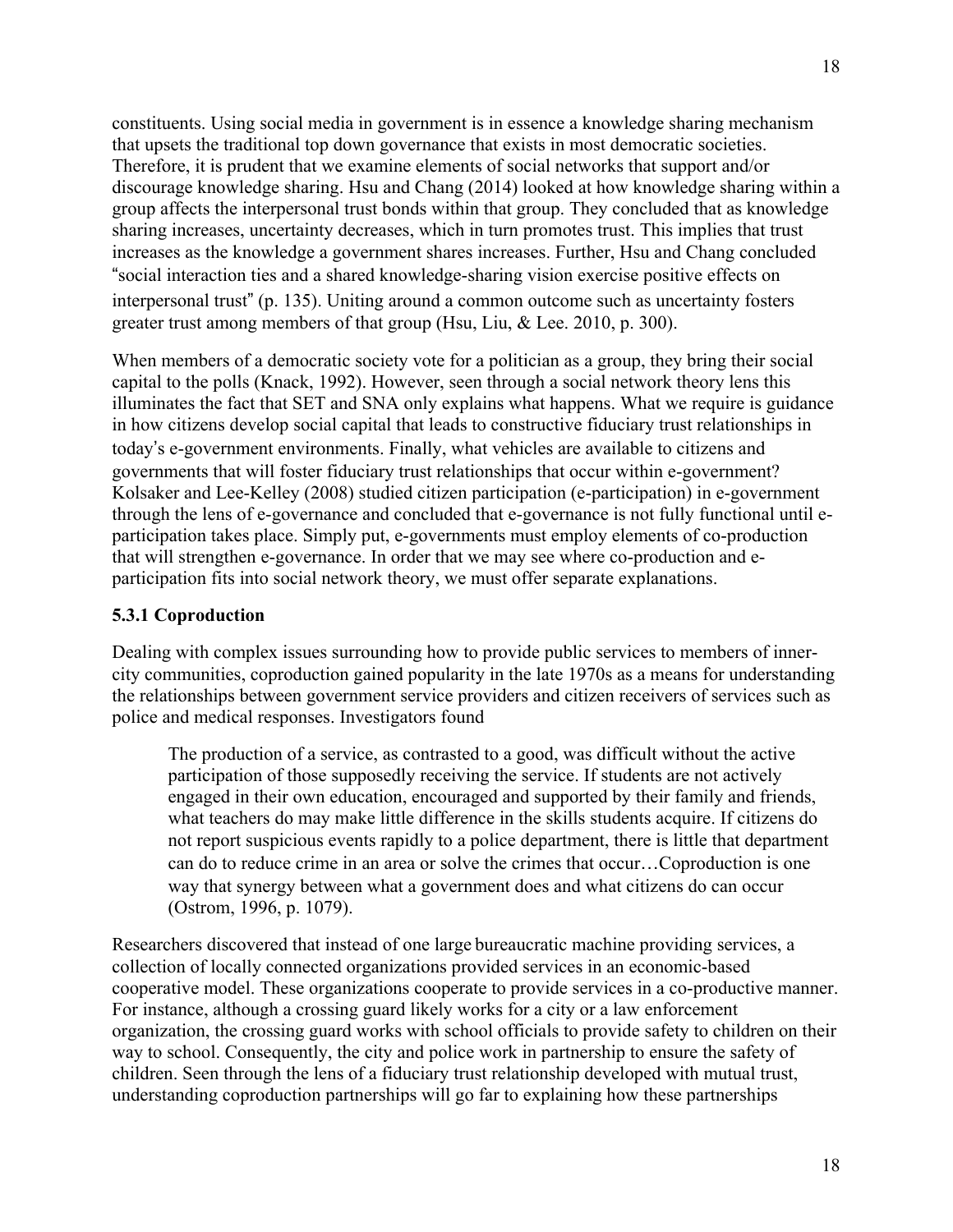flourish in social media environments.

19

Studying co-productive partnerships in today's e-government environments, Linders (2012) developed a typology for understanding coproduction through e-government services. Linders reasoned there are three components of these partnerships, "Citizen Sourcing (Citizens to Government)", "Government as a Platform (Government to Citizen)" and "Do it Yourself Government (Citizen to Citizen)" (p. 447). These components mesh with our previous discussions about the progression of trust transfer among in networked groups. With *citizen sourcing* citizens take an active role in helping government provide better services. With this component, fiduciary trust bonds are reinforced by the willingness of the government to provide better service. With government as a platform, Linders points out that providing e-government services to citizens would cost next to nothing, freeing government officials to concentrate on improving the service delivery. With this component, "Government is not responsible for the resulting activity, but can leverage its platform and influence to foster greater public value" (p. 447). Because citizens evaluate the provided services, "greater public value" has considerable weight in measuring trust. Citizen sourcing coupled with government as a platform would be an ideal representation of coproduction in an e-government environment. The key is the manifestation of the node and ties of the citizen network. Linders's third component, "do it yourself government" is brought on by the ease with which citizens can connect remotely to government for services. To that end, today's co-production manifests through e-participation. Trust bonds are as important as ever.

# **5.3.2 E-Participation**

Broadly speaking, The United Nations defines e-participation as "the sum total of both the government programs to encourage participation from the citizen and the willingness of the citizen to do so" (para. 3). E-participation within the context of e-government essentially means public participation in the e-governance process using information communication technology (ICT). Watson and Mundy (2001) see e-participation as a necessary element of e-democracy, a democracy that they see as forming in three stages, initiation, infusion, and customization. Initiation involves governments providing some services through the use of Web portals. In this stage simple transactions occur such as paying for license renewal. Infusion involves "mass presentation" on the e-government side and "open access to government information" on the epolitics side (p. 28). According to Watson and Mundy if citizens participate they can learn "how and why a particular political decision is forming, citizens will be more capable of monitoring and influencing politicians (p. 29). The digital technology used in this platform is social media and other Web 2.0 applications. The final stage toward e-democracy is customization. In this stage citizens have a personalized online identity and simple tasks such as changing one's address is a few clicks away. Watson and Mundy consider the e-politics connection as "citizens can customize relevant information" (p. 28). Although these three stages can be seen as a framework for implementing e-government, it is the bringing together of "relevant [electronic] information" and personalized citizen-focused electronic identities that moves e-governments to practice e-governance and e-democracy.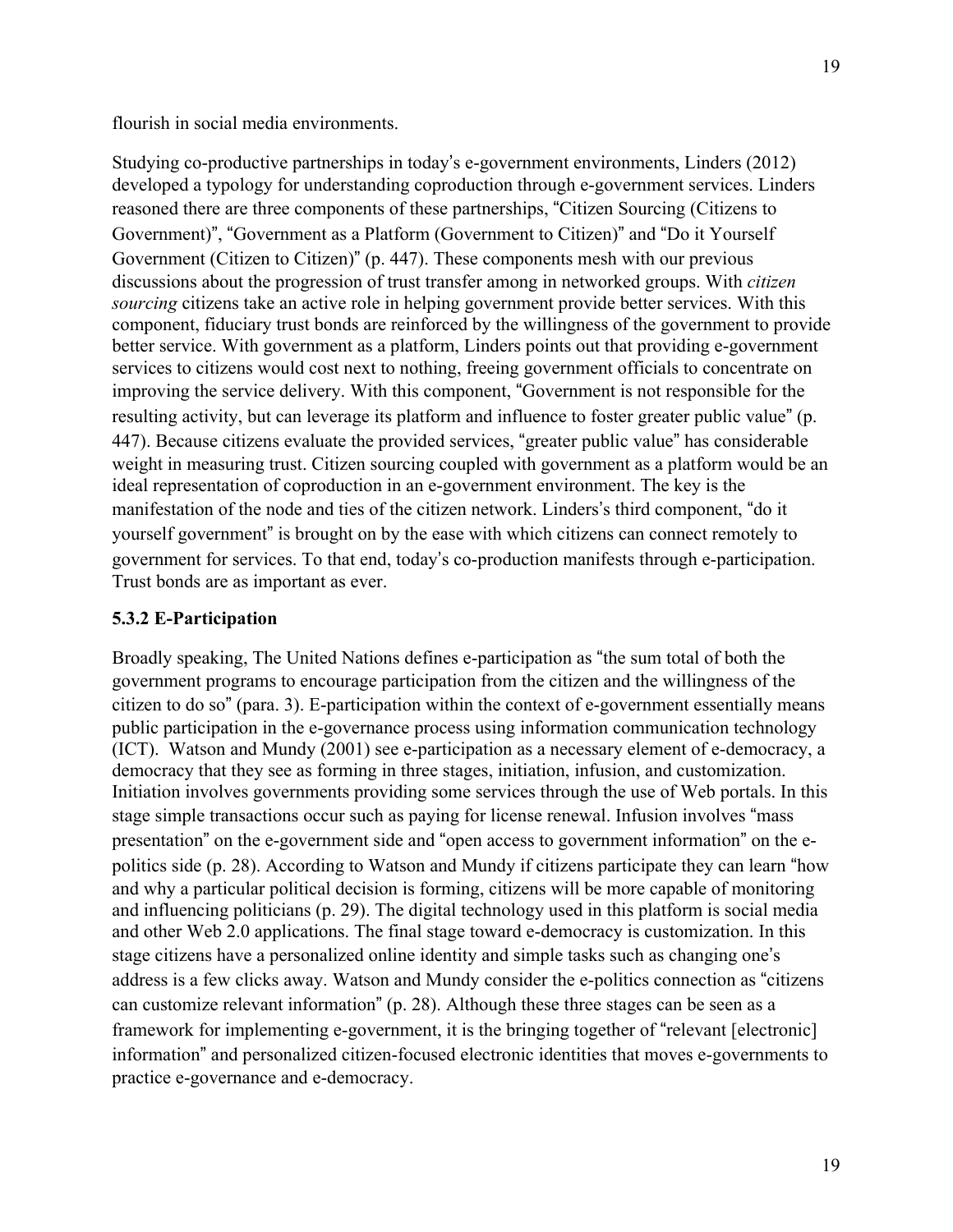There is a final element, one addressed by Linders's third component. Because today's citizens network in online communities such as Facebook and Twitter, the technology behind online communications is a major point of negotiating the trust bond relationships in fiduciary trust. Macintosh (2004) noted that e-participation requires the use of ICTs. "In the case of eparticipation there are a growing number of examples of government organizations innovatively using technology to provide access to policy information and request comment on it. These examples demonstrate how technology is emerging as a tool to provide people with the capacity to participate and influence decision-making" (p. 1).

#### **5.4 Resource-based Theory**

In this last section, we interject the previous discussions about trust into a cohesive model that explains the various parts of an e-government. We then take the attributes identified in the previous three theories and apply them of our e-government model. This model pays close attention to e-governance practices and posits that social media initiatives are a necessary part of the model. Further, our e-government model suggests that if today's e-governments seek to increase or enhance its mutual and fiduciary trust relationships with their constituents, the core government must nurture the social capital induced by social media initiatives and include them as strategic elements for building and strengthening the trust relationships. Using resource-based theory, we can strategically arrange the parts of our model to achieve the best outcome.



Resource-based theory (RBT) is a holistic approach for leveraging components available to management of a firm for the purpose of achieving maximum profits (Kozlenkova, Samaha, & Palmatier, 2014). For our purposes maximum profits equates to maximum trust. Grant (1991) noted a firm's resources should be utilized in a strategic manner for the common good of the firm: "first, internal resources and capabilities provide the basic direction for a firm's strategy, second, resources and capabilities are the primary source of profits for the firm" (p. 116). An egovernment's internal resources include mandates for governing

Mahoney and Pandian (1992) defined RBT in terms of increased resources, or "rent." Moreover, "A firm selects its strategy to generate rents based upon their resource capabilities. Organizations with the strategic capability to focus and coordinate human effort and the ability to evaluate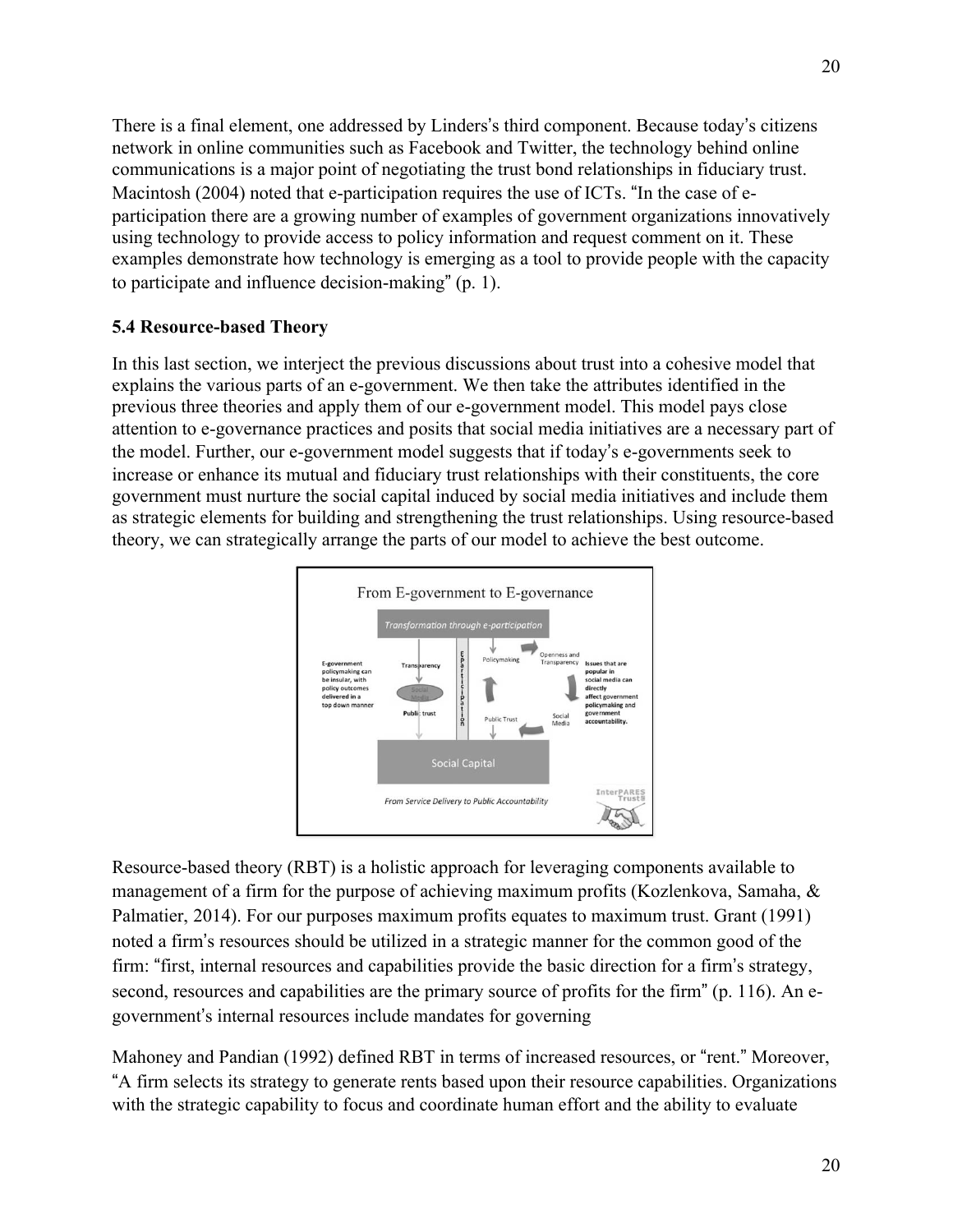effectively the resource position of the firm in terms of strengths and weaknesses have a strong basis for competitive advantage" (p. 364-365). The authors explain that identifying strengths and weaknesses is a necessary part of strategic management. Given *Pew*'s identification of fifty years of declining trust in government, e-governments can use this trust deficit as an asset if the end result is greater transparency and openness in government.

Because e-participation includes methods for online participation between those that hold civic offices and the citizens, our conceptual model must be progressive and pertain to the common goal of decreasing the trust deficit between citizens and government. In many ways an entrepreneurial outlook is progressive because such an outlook depends on a positive vision. Morris, Kuratko, Allen, Ireland, and Schindehutte (2010) mentioned "the rate at which entrepreneurs grow their resource pool strongly influences venture performance over time" (p. 5). In this way Morris et al see RBT as an acceleration of the entrepreneurialism present at the beginning of the endeavor toward greater profits for the firm. We must identify the elements of e-participation that are progressive and future-oriented.

The first element of e-participation is Internet Communication Technologies (ICTs)**.** With a progressive mentality, Bertot, Jaeger, and Grimes (2010), noted "many nations with transparency laws have directly tied the implementation of these laws to the implementation of ICT-based initiatives, often through e-government" (p. 265). We should not, however, confuse ICTs with internet access. Bonson, Torres, Royo, and Floresc (2012) found that internet access is not a factor in measuring social media use among the citizens. Using social media, citizens are discussing issues that affect them at the local level. Supporting this finding, Bryer and Zavattaro (2011), looked at social media technology from a humanistic perspective. Bryer and Zavattaro tied social networking to the technology, stating, "unless social means are attached, the platform is not being utilized to its fullest social capacity…The network was the facilitative means to achieve the social end. The same is said of digital spaces that produce similar outcomes" (p. 328). Kriplean et al recognized that modern electronically enabled societies are networked together in social groups that rely on two-way communication, not the stagnant Web 1.0 world in which many government agencies still operate. The authors sought the construction of structured and repetitive mediated spaces that are "molded into something actionable during decisionmaking, as well as fostering communication between contributors and decision makers" (p. 2). This should increase social capital.

The second resource we should identify is the plethora of social media applications citizens use to support and encourage social, mutual, and fiduciary trust bonds. In our research, we use Facebook and Twitter structured and unstructured data. We focus on these two social media applications because they have wide and popular footprints in the digital realm. To that end, in recent years, worldwide participation in social media connected networks has exploded. Facebook, in its *Third Quarter 2013 Financial Summary* <sup>1</sup> indicated there were 1.19 billion monthly active users, and 728 million daily active users. Let us put these numbers into a global perspective. The U.S Census Bureau's *U.S. and World Population Clock* <sup>2</sup> lists the global population at 7.17 billion souls. Facebook's daily active users represent over 10 % of the world's

<sup>&</sup>lt;sup>1</sup> http://www.prnewswire.com/news-releases/facebook-reports-third-quarter-2013-results-229923821.html  $^{2}$  http://www.census.gov/popclock/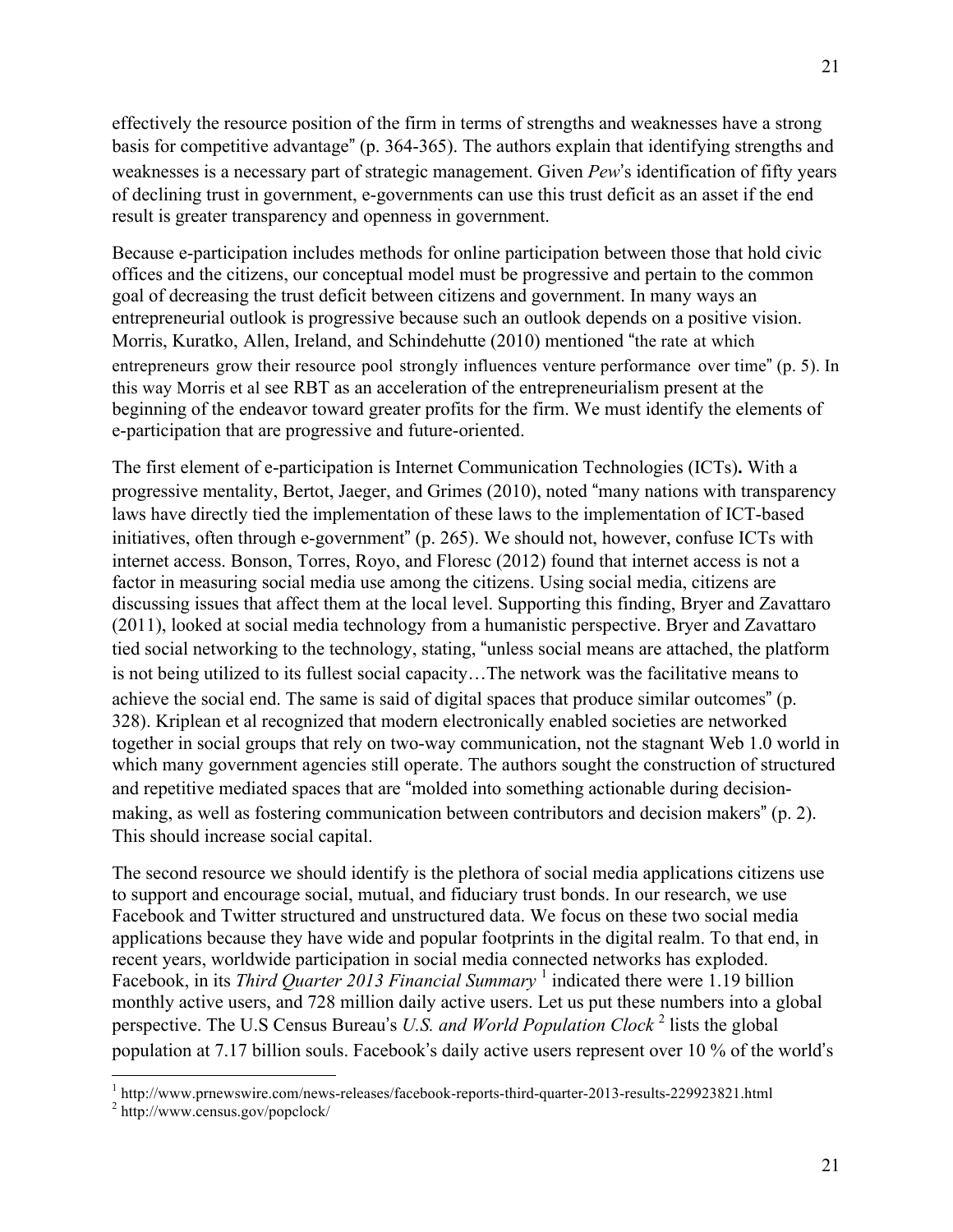#### population.

Twitter's micro-blogging promotes computer-aided collectivism. In recent years micro-blogging, posting short 140 character or less messages on social media sites such as Twitter, has exploded in use. Several things account for the explosive growth. For instance, Google and other major companies have Twitter accounts that they use to send specific messages to potential customers. According to Hsu, Liu, and Lee (2010), Google had 176 million followers as of 2009. However, as more people connect to social networks through micro-blogging, where Twitter and other companies like it promote actions for marketing purposes, a form of computer-aided collectivism explodes. Hsu, Liu, and Lee (2010) postured that "micro-blogs are open public platforms. Thus, the sense of intimacy is not one-to-one but one-to-many" (p. 293). From a marketing perspective, the "one to many" scenario is ideal.

Valenzuela, Park, and Kee (2009), "predicted that there would be positive relationships between intensity of Facebook use and intensity of Facebook groups use and students' life satisfaction, social trust, and civic and political participation" (p. 893). Moreover, "Facebook use and Facebook Groups use still predicted respondents' social capital. These findings do not support the popular view that heavy Facebook users are more isolated and less connected than occasional users. The data show that the opposite holds true, a finding that is coherent with the recent literature on the effects of informational, social interaction and identity-construction uses of the Internet" (p. 893). As governments come to terms with losing some control over how social media affects how they govern, it is necessary that they define what they can keep secret and what can be delivered to citizens. These boundaries represent modern e-government, or egovernment 2.0. Mishra and Mishra (2009) completed an extensive literature review of 374 studies and found only 6 % see e-government challenges as knowledge management issues, and 7 % saw the main challenge as e-government process. What does a successful e-government 2.0 initiative entail?

The third resource is that data itself. Because social media content exists in public forums such as Twitter and Facebook, social media open-data often has a convoluted link to opengovernment. Yu and Robison put it this way, "the goals of disclosure run on a spectrum between *service delivery* and *public accountability* (p. 182). In this context, some Middle Eastern governments have recently tried shutting down internet access to its citizens in hopes of suppressing social media participation and the data it produces. In essence, social media content can force even the most repressive governments into unwilling public accountability.

Social media, however, is not a catchall. Welch, Hinnant, and Moon (2005) relate that governments are using e-government to deliver information and are not using the full capabilities of two-way communication prevalent in a Web 2.0 digital realm. Today these technologies are the many social media platforms that allow users two-way communication. Particularly, the authors state "the extent to which citizens recognize and are satisfied with e-government strategies is not clear; nor is it clear that there is a connection between satisfaction with egovernment and trust" (p. 372). The authors used 2004 National Election Studies (NES) data from the University of Michigan to examine various elements that affect trust in government.

Freed (2010) broke down social media content into three categories: **controlled social media**,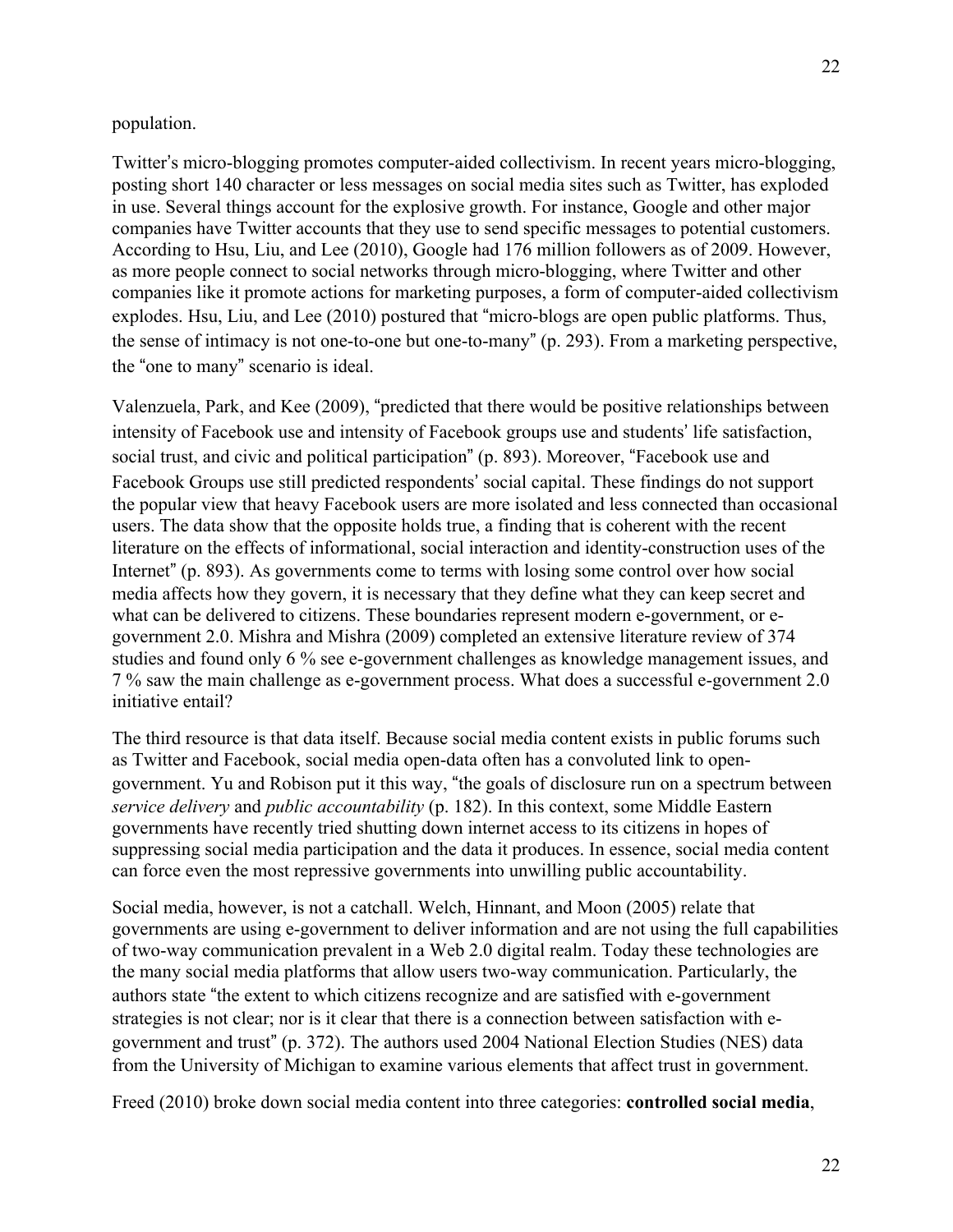which is content the organization owns, controls, and manages; **sponsored social media**, which is typically controlled, but has little oversight by the organization; and **viral social media**, of which the organization neither owns nor controls, but can be monitored. Because organizations' websites now include links to the respective social media platforms, the white paper notes that the lines between these three are blurring. Although according to Freed, "**Viral** social media is particularly distressing for marketers…influence can be improved by driving social media participants to your website through the **sponsored** and **controlled** social media channels" (p. 4). What does this mean for municipalities that use social media platforms? Public organizations such as municipalities need better measurement tools that understand how the lines between the three types of social media content interact with public servants and those who depend on them for civic services. These new measurement tools can be approached from marketing and sales perspectives to drive customer satisfaction. Positive satisfaction will in turn foster better trust between the two.

Some evidence suggests citizens are not using social media for political reasons, and in fact, the evidence shows social media participation causes people to be less politically motivated. Gibson, Howard, and Ward (2000) found, "internet use has a direct and negative impact on political participation, independent from its mediated effects through social capital" (p. 15), and that there are two ways people used the internet to develop social capital: gaming and socializing. Conducted more than a decade ago, the authors discovered a negative link between online political participation and social capital in the United States. Additionally, Gibson, Howard, and Ward found that while online socializing may lead to higher levels of offline socializing and civic engagement in one's community, it appears to make one less likely to engage politically.

Chun and Luna-Reyes (2012) identified a "Social media-based citizen engagement model" (p. 442). Conversely, De Cindio (2012) looked at how to design online spaces that facilitate eparticipation that reflects e-democracy by "designing a digital habitat that enhances deliberation" (para. 9). Investigating the links between social networking, social trust, and organizational knowledge sharing, Chow and Chan (2008) used questionnaires distributed to randomly selected managers in the Hong Kong area. Their findings indicated in part "that social pressure imposed by coworkers and managers leads to knowledge sharing" and, "organizational members who felt pressure to share knowledge were those who had established a large social connection of employees with similar organizational visions or goals" (p. 463).

Sallot, Porter, and Acosta-Alzuru (2004) examined the power relationship between those that create Web content and those that use it: "the web empowers practitioners by providing a means for them to communicate directly with their publics, bypassing traditional "filters" and "gatekeepers," such as editors in the news media" (p. 273). This bypass of traditional filters is one possible explanation why social media applications are popular. Popularity aside, city authors of social media content would benefit from the PR literature review this research relies on. Insights into what marketing firms want to accomplish on social media sites is helpful in understanding how and why social media users trust.

Pentina, Zhang and Basmanova, (2013) studied brand theory and loyalty concepts that drive customer connections on Twitter. The study compared data from the US and the Ukraine to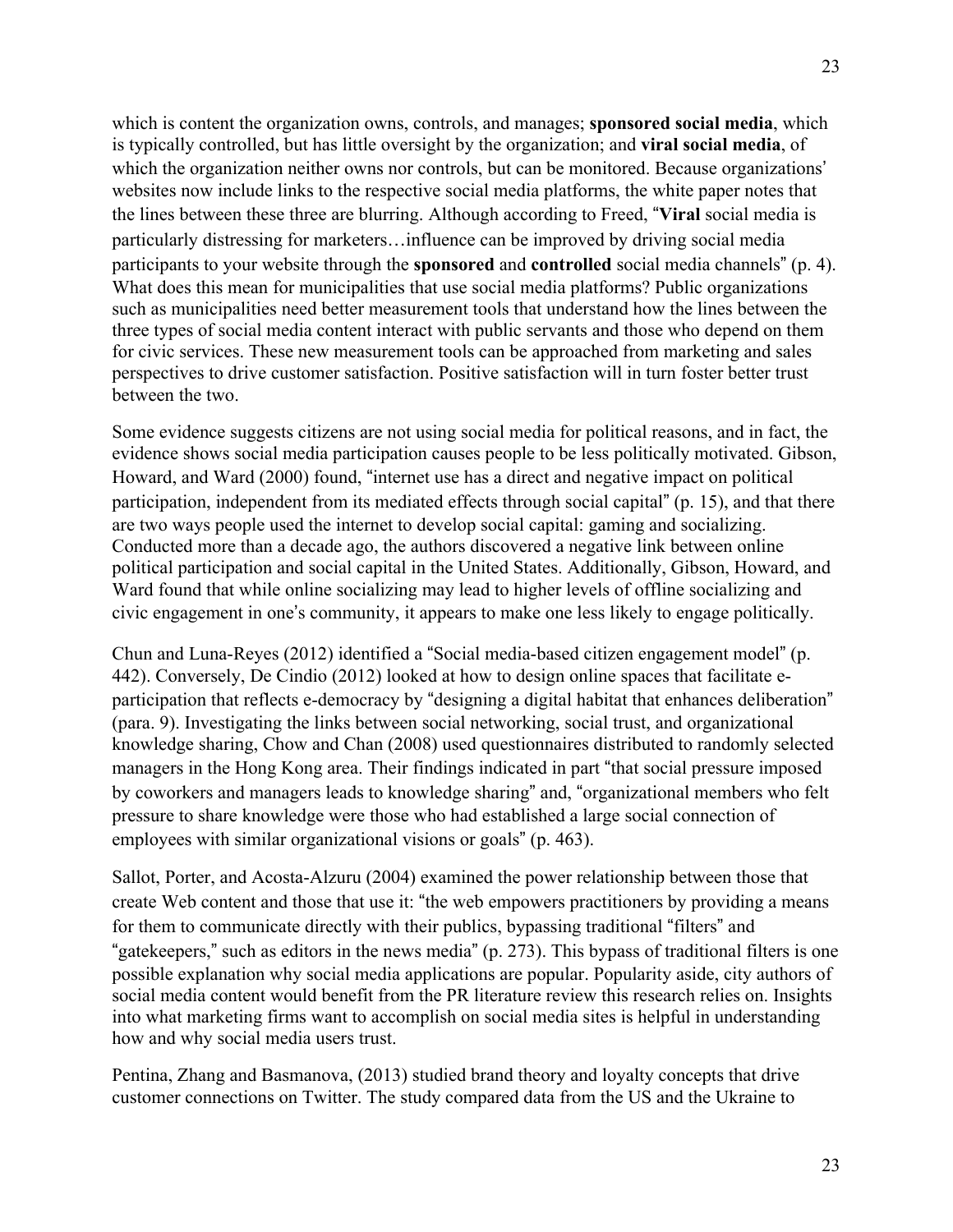determine any cultural differences in how trust is developed with social media sites. The authors contend, "understanding whether and how trust in these sites affects users' intentions to continue their membership and to recommend these sites to others is important for marketing researchers and practitioners" (p. 1548).

## **6.0 Sentiment analysis**

Given the prevalence of microblogging for communication among social groups in recent years, the steady increase in empirical work surrounding Twitter is unsurprising. Sentiment analysis (SA) and opinion mining constitute a number of methodological approaches to extract sentiment (e.g., mood) from text to measure fluctuations and patterns in the perceptions, moods or opinions of social groups over time (Bollen et al 2011). In terms of Twitter, tweets become the source of data or text from which positive, negative or neutral sentiments (or variations thereof) are determined. As such, Twitter is an abundant source of data relevant to measuring recent public attitudes toward government.

In their work on SA Psomakelis et al (2015) delineate the different methods of SA and differentiate between lexicon-based and learning-based approaches. They also problematize document-level SA (wherein "documents" are "tweets") by acknowledging the challenge for machines to translate textual data into an understandable format (p. 2). Their research indicates that there are a variety of methods, some simpler and more cost-effective than others. For our research we have been applying a Natural Language Processing method "Bag of Words" approach when analyzing Twitter data that the researchers proffer is the "simplest method" (p. 3).

Bollen, Pepe & Mao (2011) used a lexicon-based SA approach in their analysis of how Twitter posts between August 1 and December 20, 2008 "relate to fluctuations in macroscopic social and economic indicators in the same time period" (p. 1). The researchers employed an extended Profile of Mood States (POMS) instrument to map tweets over the selected time period according with six "dimensions of mood, namely *Tension, Depression, Anger, Vigour, Fatigue,*  and *Confusion*" (p. 2). Their findings indicate POMS and similar "psychometric" approaches to sentiment analysis are effective when analyzing limited user-generated content such as tweets.

Using a similar lexicon-based approach, Small (2012) based their study on "content analysis" and used a "type-based coding scheme" to analyze tweets produced by the Government of Canada departments or agencies during March 2011 (p. 96). The researchers coded and mapped tweets according to a specific classification scheme: service delivery (e.g., "Focus on government services, information, and media announcements), democratization (e.g., "Are discursive through @replies and retweeting; Ask for citizen opinion and encourages citizen involvement"), or other (Table 1, p. 97). This allowed for the finding that democratization is characteristically absent from the Government's use of Twitter (p. 107). Though she did not directly analyze trust in her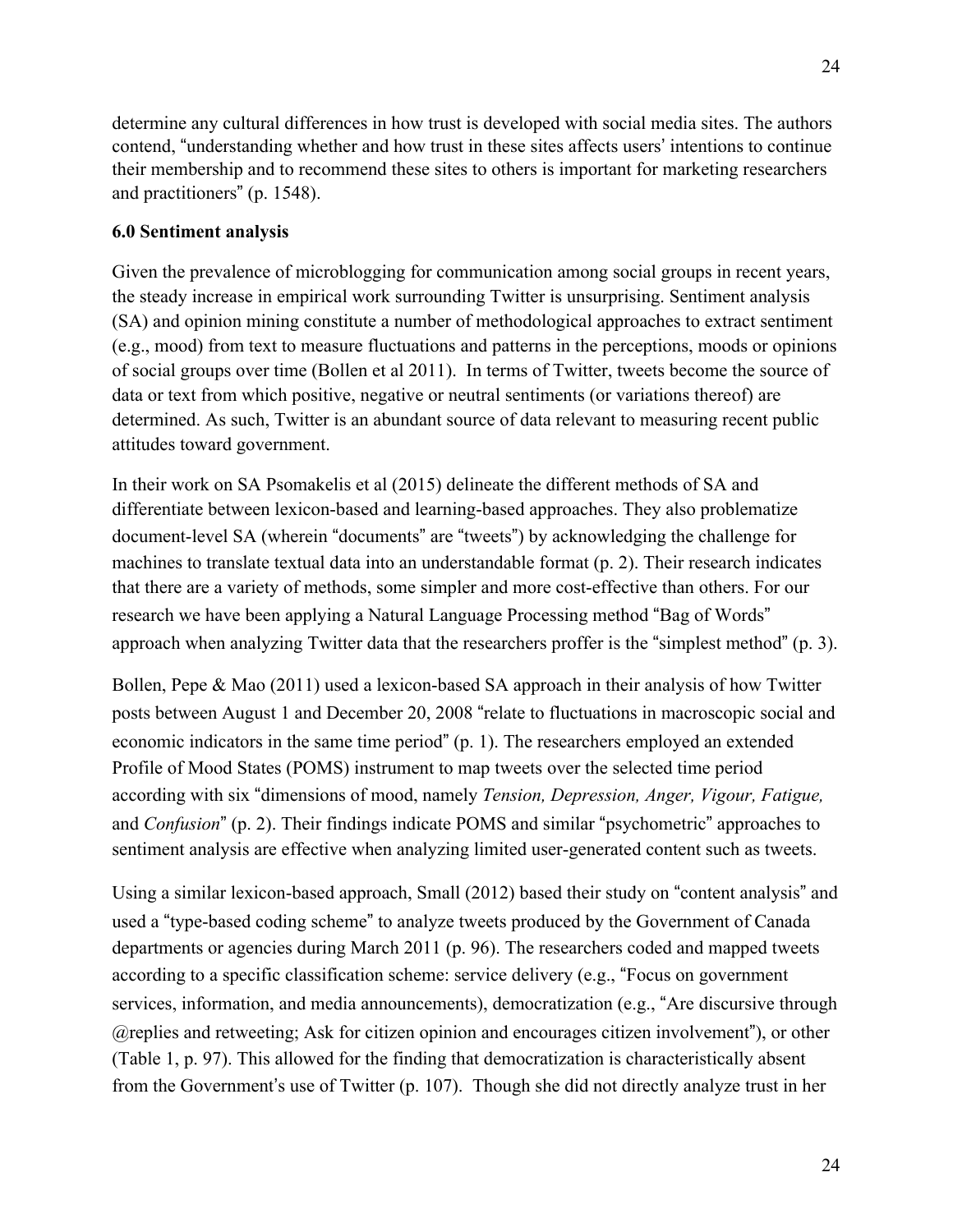study, Small mentions that openness and accountability by government is influential in increasing citizen trust (p. 92).

The relation between public sentiment and trust in the context of Twitter is not well understood, especially given the challenges surrounding SA more generally. However, if we believe governments can use social media tools to foster citizens-government interaction and transparency more effectively, it is important to understand and evaluate how governments have been using such tools to-date. Whether posts can be mapped according to sentiment and then related to concepts and theories of trust defined earlier is our area of interest in SA.

# 7**.0 Conclusion**

This literature review highlights that the best way to understand trust relationships between citizens and government is to view them as processes. Viewing these processes require that we start from the beginning—trust relationships between individuals—and work toward an understanding of group trust and social capital. Whether it be from our immediate social groups, such as those created during social media participation, or assumptions that the rule of law will protect us from injustice, the starting point for understanding these processes is a realization that we bring with us to the processes institutional trust. The uniqueness of this literature review is that it proposes that the electronic big data created during social media participation can be a powerful tool for facilitating e-participation in open government initiatives.

#### **Sources**

Abbasi, A., Wigand, R., & Hossain, L. (2014). Measuring social capital through network analysis and its influence on individual performance. *Library and Information Science Research, 36*(1), 66-73.

Abu-Shanab, Emad. (2014). Antecedents of trust in e-government services: an empirical test in Jordan. *Transforming Government: People, Process and Policy 8*(4), 480-499. DOI: 10.1108/TG-08-2013-0027

Alathur, S., Vigneswara Ilavarasan, P., & Gupta, M.P. (2012). Citizen participation and effectiveness of e-petition: Sutharyakeralam - India. *Transforming Government: People, Process and Policy*, *6*(4), 392-403.

Alford, J. (2011). Citizen co-production of public services: What, who, when and how. *The Australian and New Zealand School of Government.* Retrieved from http://publicpolicy.unimelb.edu.au/sites/default/files/public/alford-citizen-2012.pdf

Anouar, Lahouij Mohamed. (2014). On-line Political Participation: Fractures and Inequality Between the Citizens. *Procedia - Social and Behavioral Sciences,* 163, 257-263. DOI: 10.1016/j.sbspro.2014.12.314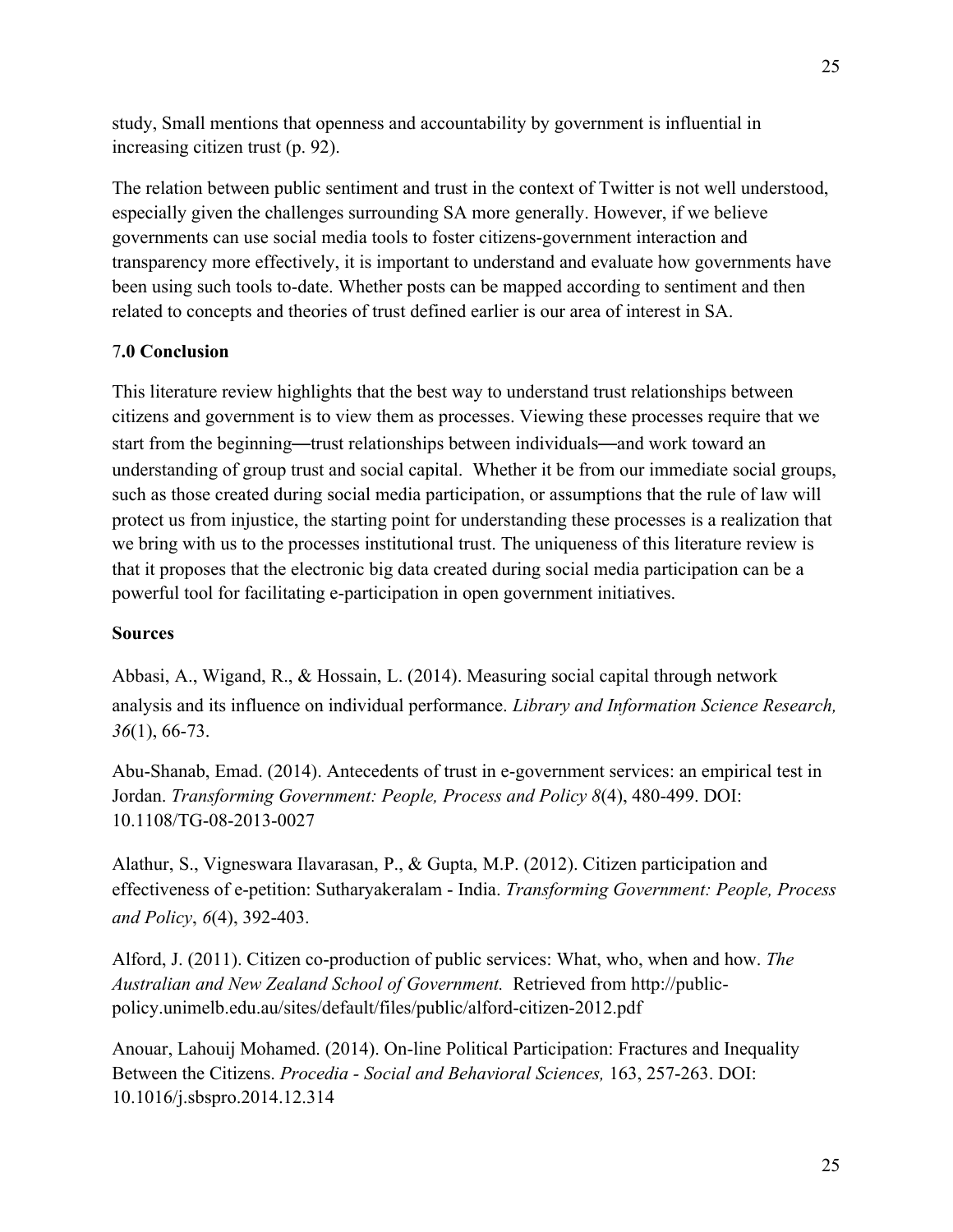Bertot, J.C., Jaeger, P.T., & Grimes, J.M. (2010). Using ICTs to create a culture of transparency: E-government and social media as openness and anti-corruption tools for societies *Government Information Quarterly, 27*(3), 264-271. http://dx.doi.org/10.1016/j.giq.2010.03.001

Bollen, J., Pepe, A., Mao, H. (2011). Modeling public mood and emotion: Twitter sentiment and socio-economic phenomena. Proceedings of the Fifth International AAAI Conference on Weblogs and Social Media (ICWSM 2011), 17-21 July, 2011, Barcelona, Spain. arXiv:0911.1583

Bonsón, Enrique, Royo, S., & Ratkai, M. (2014). Citizens' engagement on local governments' Facebook sites. An empirical analysis: The impact of different media and content types in Western Europe. *Government Information Quarterly* 32 (1), 52-62. DOI: 10.1016/j.giq.2014.11.001

Bonson, E., Torres, L., Royo, S., & Floresc, F. (2012). Local e-government 2.0: Social media and corporate transparency in municipalities. *Government Information Quarterly, 29*(2), 123- 132.

Bryer, T., & Zavattaro, S. (2011). Social media and public administration: Theoretical dimensions and introduction to the symposium. *Administrative Theory and Praxis, 33*(3), 325- 340.

Buhl, H.U. (2011). From revolution to participation: Social media and the democratic decisionmaking process. *Business & Information Systems Engineering*, *3*(4), 195-198.

Chappell, N.L. & Funk, L.M. (2010). Social capital: Does it add to the health inequalities debate? *Social Indicators Research*, *99*(3), 357-373.

Charalabidis, Yannis, Loukis, E. & Androutsopoulou, A. (2014). Passive crowdsourcing in government using social media. *Transforming Government: People, Process and Policy* 8 (2), 283-308. DOI: http://dx.doi.org/10.1108/TG-09-2013-0035.

Chen, Y., Chen, H., Huang, W., & Ching, R. (2006). E-government strategies in developed and developing countries: An implementation framework and case study. *Journal of Global Information Management*, *14*(1), 23-46.

Chow, W.S., & Chan, L.S. (2008). Social network, social trust and shared goals in organizational knowledge sharing. *Information and Management*, *45*(7), 458-465.

Chun, S.A., Shulman, S., Sandoval, R., & Hovy, E. (2010). Government 2.0: Making connections between citizens, data and government. *Information Polity*, *15*(1), 1-9.

Clarke, A. (2010, March 20) Social media: 4. Political uses and implications for representative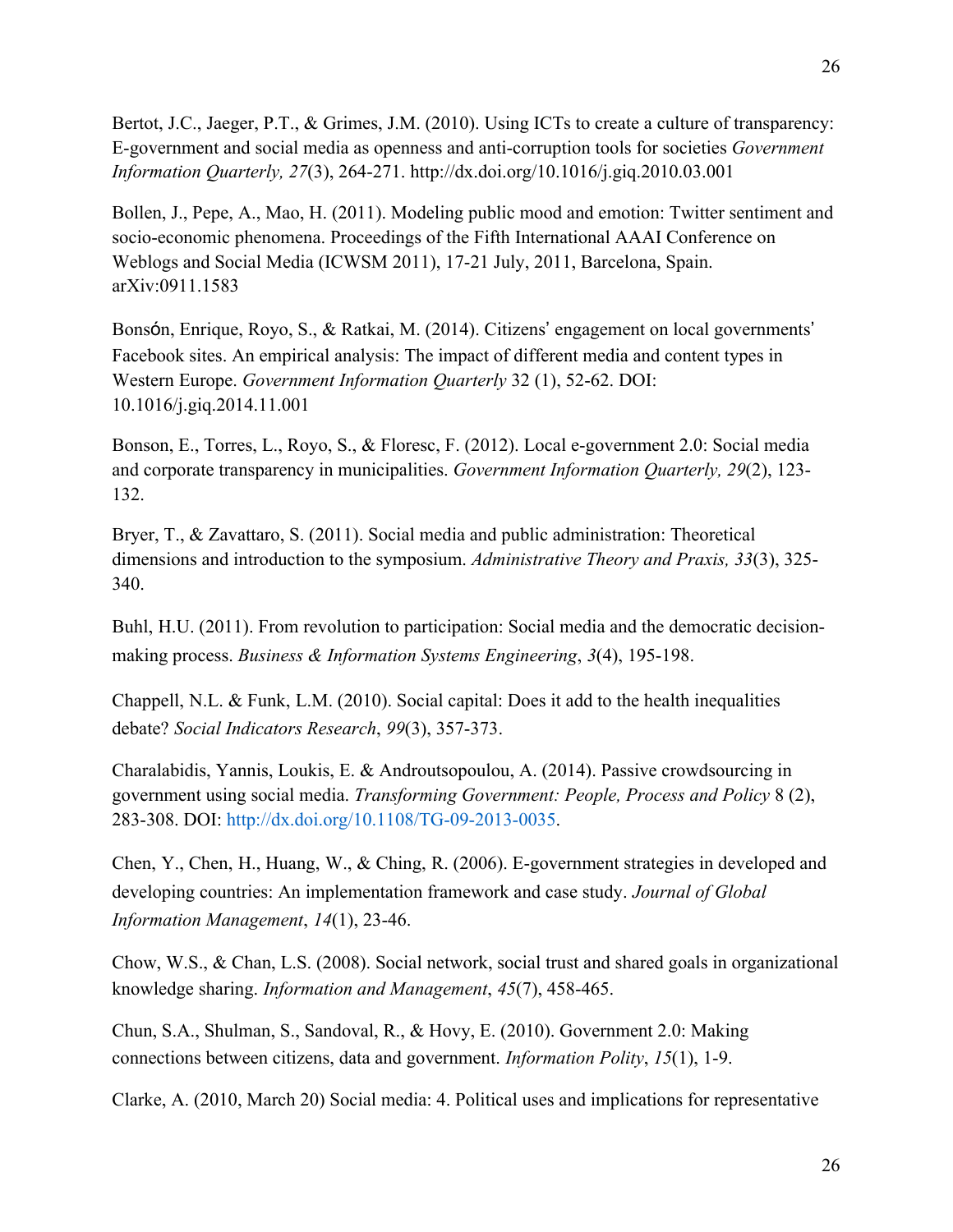democracy. *Library of Parliament Research Publications.* Retrieved from http://www.parl.gc.ca/Content/LOP/ResearchPublications/2010-10-e.htm

Coglianese, C. (2009). The transparency President? The Obama Administration and open government. *Governance*, *22*(4), 529-544.

Coglianese, C., Kilmartin, H., & Mendelson, E. (2008). Transparency and public participation in the Federal rulemaking process: Recommendations for the new administration. *George Washington Law Review*, *77*(4), 924-972. Retrieved from http://www.gwlr.org/wpcontent/uploads/2012/08/77-4-Coglianese.pdf

Coursey, D. & Norris, D.F. (2008). Models of e-government: Are they correct? An empirical assessment. *Public Administration Review*, 68(3), 523-536. doi: 10.1111/j.1540- 6210.2008.00888.x

Crooks, A., Masad, D., Croitoru, A., Cotnoir, A., Stefanidis, A., & Radzikowski, J. (2013). International relations: State-driven and citizen-driven networks. *Social Science Computer Review*, 1-16.

D'Agostino, M., Schwester, R., Carrizales, T., & Melitski, J. (2011). A study of e-government and e-governance: An empirical examination of municipal websites. *Public Administration Quarterly*, *35*(1), 3-25.

Das, J., DiRienzo, C.E. & Burbridge, J.J. (2009). Global e-government and the role of trust: A cross country analysis. *International Journal of Electronic Government Research*, 5(1), 1 - 18.

De Cindio, F. (2012). Guidelines for designing deliberative digital habitats: Learning from eparticipation for open data initiatives. *The Journal of Community Informatics*, *8*(2). Retrieved from http://ci-journal.net/index.php/ciej/article/view/918/910

Delgado-Márquez, B.L., Hurtado-Torres, N.E., & Aragón-Correa, J.A. (2013). On the measurement of interpersonal trust transfer: Proposal of indexes. *Social Indicators Research*, *113*(1), 433-449.

Delhey, J., & Newton, K. (2003). Who trusts?: The origins of social trust in seven societies. *European Societies*, *5*(2), 93-137.

DiMaggio, P., Hargittai, E., & Neumann, W. (2001). Social implications of the internet. *Annual Review of Sociology, 27*, 307-336.

Dixon, B. (2010). Towards e-government 2.0: An assessment of where e-government 2.0 is and where it is headed. *Public Administration and Management, 15*(2), 418-454.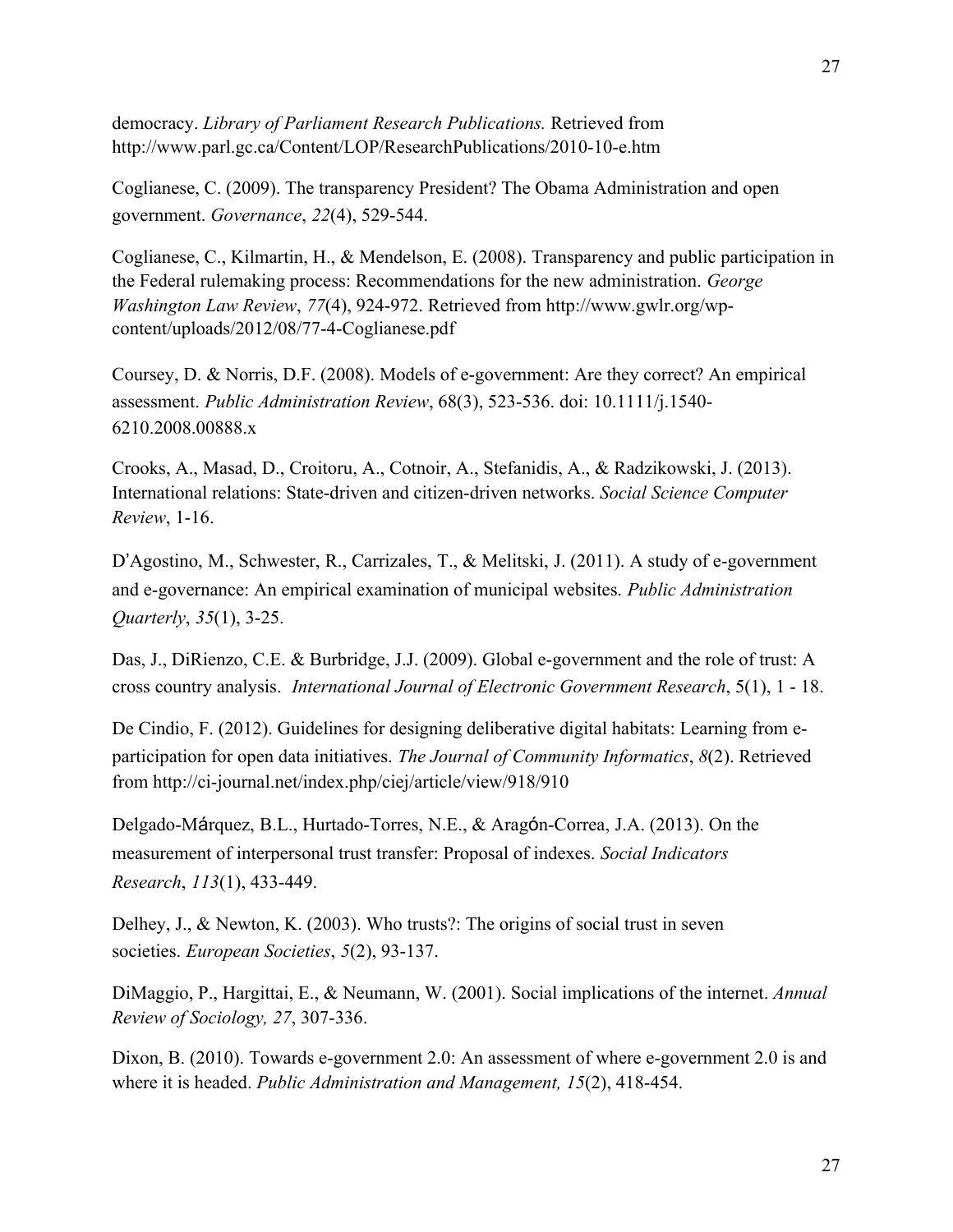Edelman. (2014) *2014 Edelman Trust Barometer*. Retrieved from http://www.edelman.com/insights/intellectual-property/2014-edelman-trust-barometer/abouttrust/executive-summary/

EKOS Politics. (2013). Stephen Harper plumbing record lows on trust, direction, and approval. *EKOS Politics*. Retrieved from http://www.ekospolitics.com/index.php/2013/10/stephen-harper-plumbing-record-lows-on-trustdirection-and-approval/

Faith. (n.d.). In *Oxford Dictionaries.* Retrieved from http://www.oxforddictionaries.com/definition/english/faith

Felczak, M., Smith, R., & Glass, G. (2009). Communicating with (some) Canadians: Communication rights and government online in Canada. *Canadian Journal of Communication*, *34*(3), 435-460.

Freed, L. (2010). Calculating the ROI on Social Media. *ForSeeResults.com* 

Fukuyama, F. (2002). Social capital and development: The coming Agenda. *SAIS Review, 22*(1), 23-37.

Gächter, S., & Fehr, E. (1999). Collective action as a social exchange. *Journal of Economic Behavior and Organization*, *39*(4), 341-369.

Gibson, R.K., Howard, P.E.,  $\&$  Ward, S. (2000). Social capital, internet connectedness  $\&$ political participation: A four-country study. *International Political Science Association, Qu*é*bec, Canada*. Retrieved from http://citeseerx.ist.psu.edu/viewdoc/download?doi=10.1.1.11.8677&rep=rep1&type=pdf

Gligor, V., & Wing, J. (2011). Towards a theory of trust in networks of humans and computers. *Security Protocols XIX*, 223-242.

Gordon, Victoria. (2014). Participatory Budgeting: Ten Actions to Engage Citizens via Social Media. *IBM Center for The Business of Government: Using Technology Series.* Retrieved from http://www.businessofgovernment.org/sites/default/files/Participatory%20Budgeting%20Ten%2 0Actions%20to%20Engage%20Citizens%20via%20Social%20Media.pdf

Gorman, G E (2015). Metrics and social media as components of scholarly research: new developments for online information review. *Online Information Review* 39 (1). DOI: http://dx.doi.org/10.1108/OIR-12-2014-0297

Government Online Advisory Panel. (2003) *Connecting with Canadians: Pursuing service transformation, final report of the Government On-Line Advisory Panel to the President of the*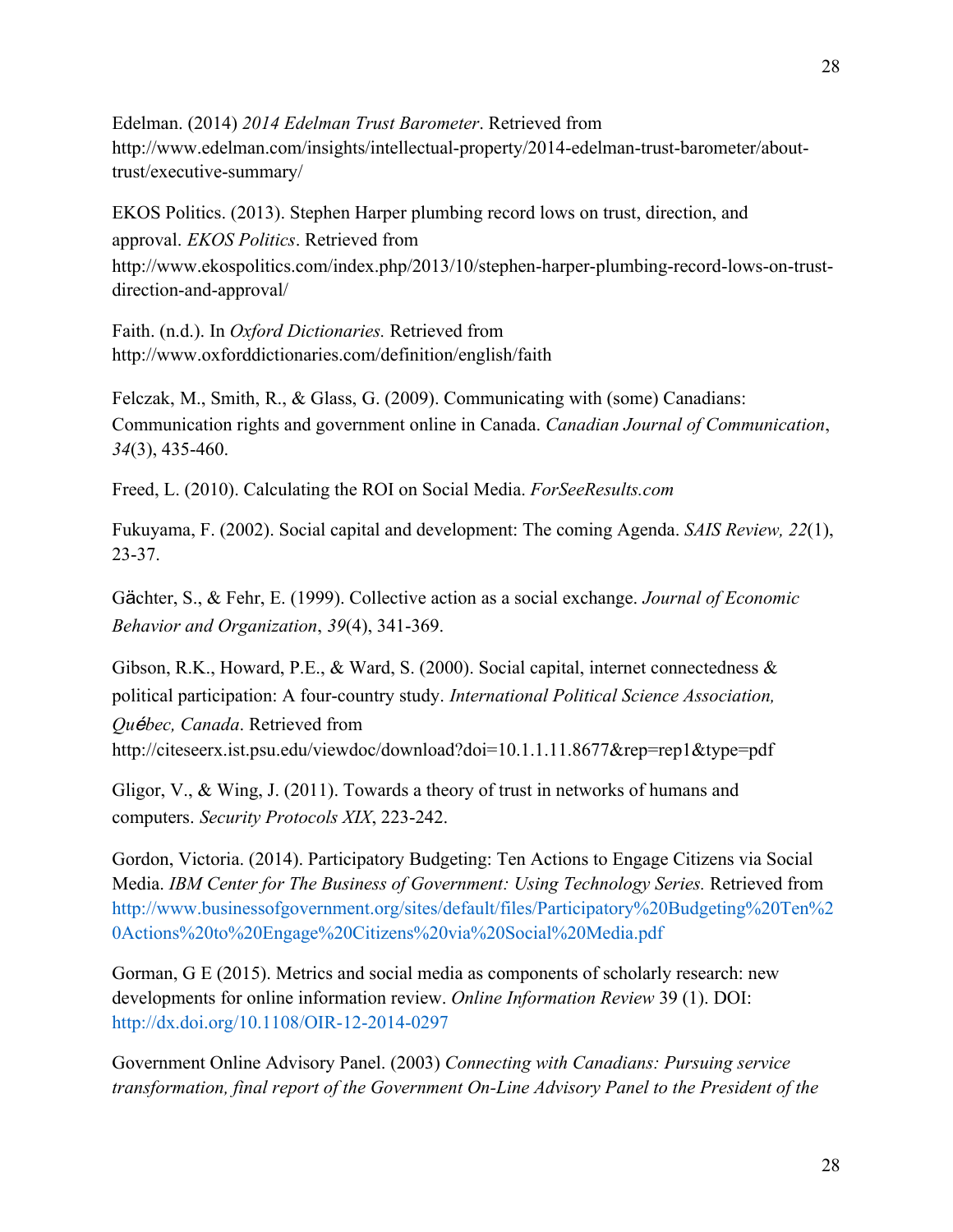*Treasury Board of Canada.* Retrieved from http://publications.gc.ca/pub?id=254941&sl=0

Grant, R.M. (1991). *The resource-based theory of competitive advantage: Implications for strategy formulation* (pp. 114-135). California Management Review, University of California.

Graves, F. (2013). The trust deficit: What does it mean?. *EKOS Politics*. Retrieved from http://www.ekospolitics.com/index.php/2013/05/the-trust-deficit-what-does-it-mean/

Hart, P., & Liu, Z. (2003). Trust in the preservation of digital information. *Communications of the ACM, 46*(6), 93-97. doi: 10.1145/777313.777319

Hertzum, M., Andersen, H.H., Andersen, V., & Hansen, C.B. (2002). Trust in information sources: Seeking information from people, documents, and virtual agents. *Interacting with Computers*, *14*(5), 575-599.

Hsu, M. , & Chang, C. (2014). Examining interpersonal trust as a facilitator and uncertainty as an inhibitor of intra-organizational knowledge sharing. *Information Systems Journal*, *24*(2), 119- 142.

Hsu, C., Liu, C., & Lee, Y. (2010). Effect of commitment and trust towards micro-blogs on consumer behavioral intention: A relationship marketing perspective. *International Journal of Electronic Business Management*, *8*(4), 292-303.

Iman, Y, (25 May, 2011). Mubarak resigns as Egypt's President; Armed forces to take control. *The World Post.* Retrieved from http://www.huffingtonpost.com/2011/02/11/mubarak-red-seaegypt\_n\_821812.html

Karnik, M., Oakley, I., Venkatanathan, J., Spiliotopoulos, T., & Nisi, V. (2013, February). Uses and gratifications of a Facebook media sharing group. *Proceedings of the 2013 conference on Computer supported cooperative work*, 821-826.

Kelton, K., Fleischmann, K., & Wallace, W. (2008). Trust in digital information. *Journal of the American Society for Information Science and Technology, 59*(3), 363-374. doi: 10.1002/asi.20722

Killerby, P. (2005). "Trust me, I'm from the government": The complex relationship between trust in government and quality of governance. *Social Policy Journal of New Zealand*, *25*, 1-15.

Kim, Byoung Joon. (2014). Political efficacy, community collective efficacy, trust and extroversion in the information society: Differences between online and offline civic/political activities. *Government Information Quarterly* 32 (1), 43-51. DOI: 10.1016/j.giq.2014.09.006

Klischewski, R. (2014). When virtual reality meets realpolitik: Social media shaping the Arab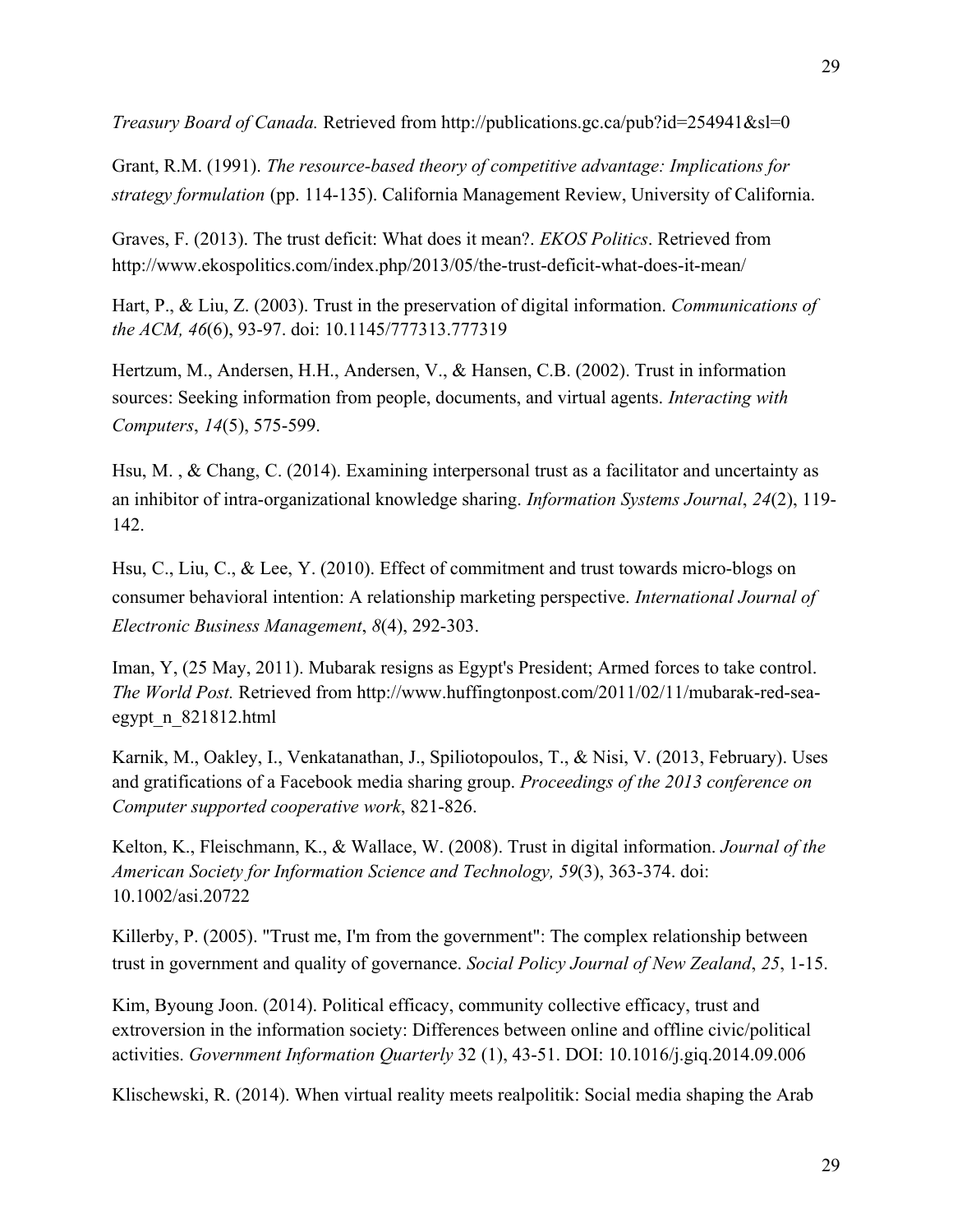government-citizen relationship. *Government Information Quarterly 31*(3), 358-364. DOI: 10.1016/j.giq.2013.10.015

Knack, S (1992) Civic norms, social sanctions and voting turnout. *Rationality and Society 4*(2). 133-156. Retrieved from http://mpra.ub.uni-muenchen.de/28080/1/MPRA\_paper\_28080.pdf

Kolsaker, A. & Lee-Kelley, L. (2008). Citizens' attitudes towards e-government and egovernance: A UK study. *The International Journal of Public Sector Management*, *21*(7), 723- 738.

Kozlenkova, I., Samaha, S., & Palmatier, R. (2014). Resource-based theory in marketing. *Journal of the Academy of Marketing Science*, *42*(1), 1-21.

Kriplean, T., Borning, A., Beschastnikh, I., McDonald, D.W., & Zachry, M. (2009). Designing mediating spaces between citizens and government. *Workshop on Social Mediating Technologies: Developing the Research Agenda (at CHI'09)*.

Leighninger, Matt. (n. d.) Using Online Tools to Engage—and be Engaged by—The Public. *IBM Center for The Business of Government: Using Technology Series.* Retrieved from http://www.businessofgovernment.org/sites/default/files/Using%20Online%20Tools%20to%20E ngage%20The%20Public\_0.pdf

Lewicki, R.J., Tomlinson, E.C., & Gillespie, N. (2006). Models of interpersonal trust development: Theoretical approaches, empirical evidence, and future directions. *Journal of Management*, *32*(6), 991-1022.

Linders, D. (2012). From e-government to we-government: Defining a typology for citizen coproduction in the age of social media. *Government Information Quarterly 29*(4), 446-454. http://dx.doi.org/10.1016/j.giq.2012.06.003.

Macintosh, A. (2004). Characterizing e-participation in policy-making. *Proceedings of the 37th Annual Hawaii International Conference on System Sciences*—*2004,* 1-10. doi: 10.1109/HICSS.2004.1265300

Mahoney, J., & Pandian, J. (1992). The resource-based view within the conversation of strategic management. *Strategic Management Journal*, *13*(5), 363-380.

March, S. & Dibbens, M.R. (2003). The role of trust in information science and technology. *Annual Review of Information Science and Technology, 37*(1): 465–498.

McKnight, D.H. and Chervany, N.L. (2001). Trust and distrust definitions: One bite at a time. *Trust in Cyber-societies; Lecture Notes in Computer Science, 2246*, 27-54. Retrieved from https://www.msu.edu/~mcknig26/Trust%20and%20Distrust%20Definitions.pdf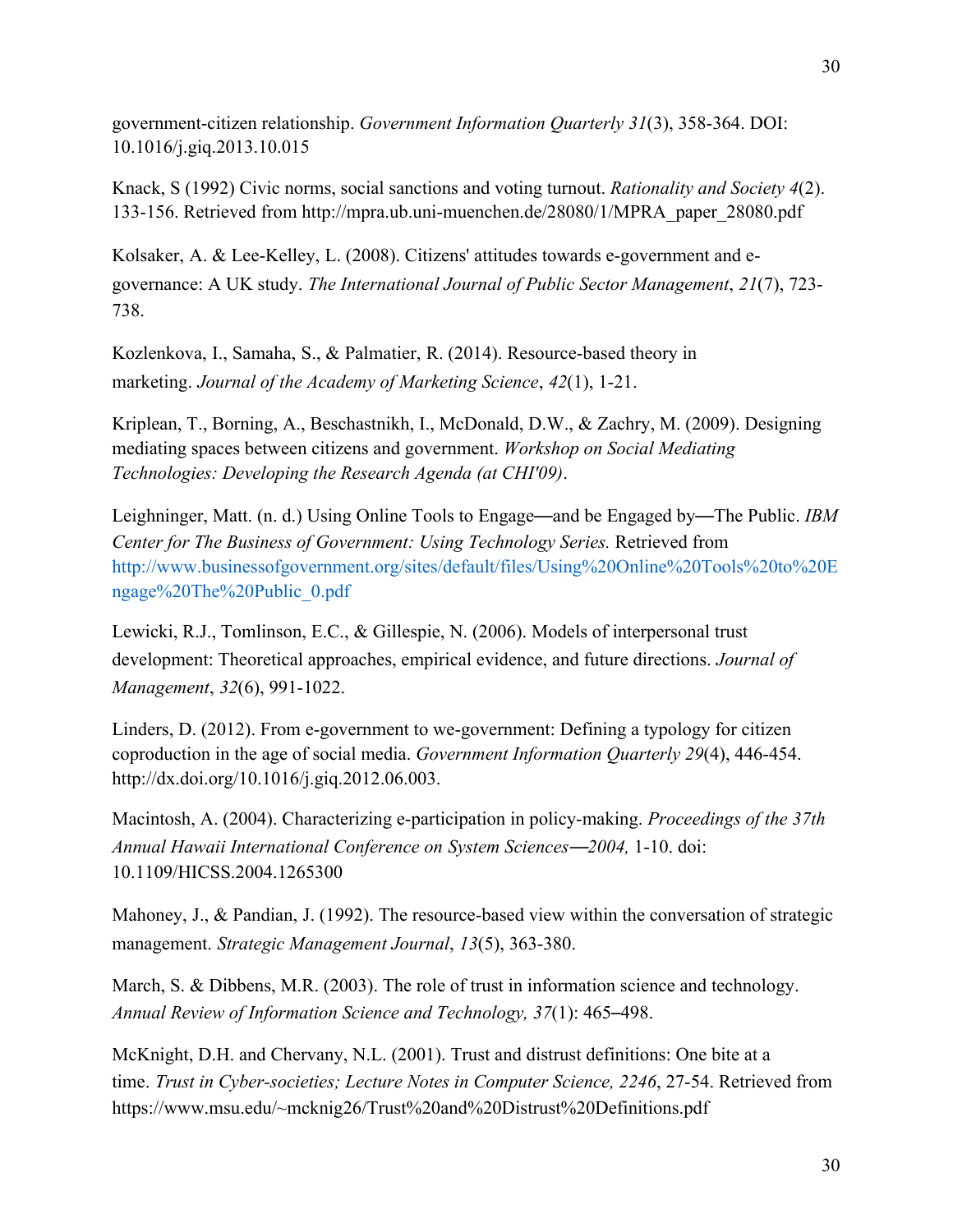Mishra, A. & Mishra, D. (2011). E-government - exploring the different dimensions of challenges, implementation, and success factors. *Database for Advances in Information Systems*, *42*(4), 23-37.

Misztal, B. (1996). *Trust in modern societies: The search for the bases of social order*. John Wiley & Sons.

Morris, M., Kuratko, D., Allen, J., Ireland, R., & Schindehutte, M. (2010). Resource acceleration: Extending resource-based theory in entrepreneurial ventures. *Journal of Applied Management and Entrepreneurship*, *15*(2), 4-25.

Musso, J. & Weare, C. (2014). From participatory reform to social capital: Micro-motives and the macro-structure of civil society networks. *Public Administration Review,* 75(1), 150-164. DOI: 10.1111/puar.12309

Naujikiene, R. & Dzemydiene, D. (2012). Evaluation of public e-services and information technology accessibility in different social groups. *Socialines Technologijos*, *2*(2), 335-348.

Nielsen, B. (2004). The role of trust in collaborative relationships: A multi-dimensional approach. *M@n@gement, 7*(3), 239-256.

Ostrom, E. (1996). Crossing the great divide: Coproduction, synergy, and development. *World Development*, *24*(6), 1073-1087.

Panagiotopoulos, P., Bigdeli, A. Z., & Sams, S. (2014). Citizen-government collaboration on social media: The case of Twitter in the 2011 riots in England. *Government Information Quarterly* 31, 349-357. DOI: 10.1016/j.giq.2013.10.014

Park, Min Jae, Choi, H., Kim, S. K., & Rho, J. J. (2015). Trust in government's social media service and citizen's patronage behavior. *Telematics and Informatics* 32, 629-641. DOI: 10.1016/j.tele.2015.02.006

Parks, W. (1957). Open Government Principle: Applying the right to know under the Constitution. *George Washington Law Review*, *26*(1), 1-22.

Pentina, I., Zhang, L. & Basmanova, O. (2013). Antecedents and consequences of trust in a social media brand: A cross-cultural study of Twitter. *Computers in Human Behavior, 29*(4), 1546-1555.

Pew Research Center, (2013b, January 31). Public trust in government: 1958-2013. *Pew Research Center for the People and the Press.* Retrieved from http://www.peoplepress.org/2013/01/31/trust-in-government-interactive/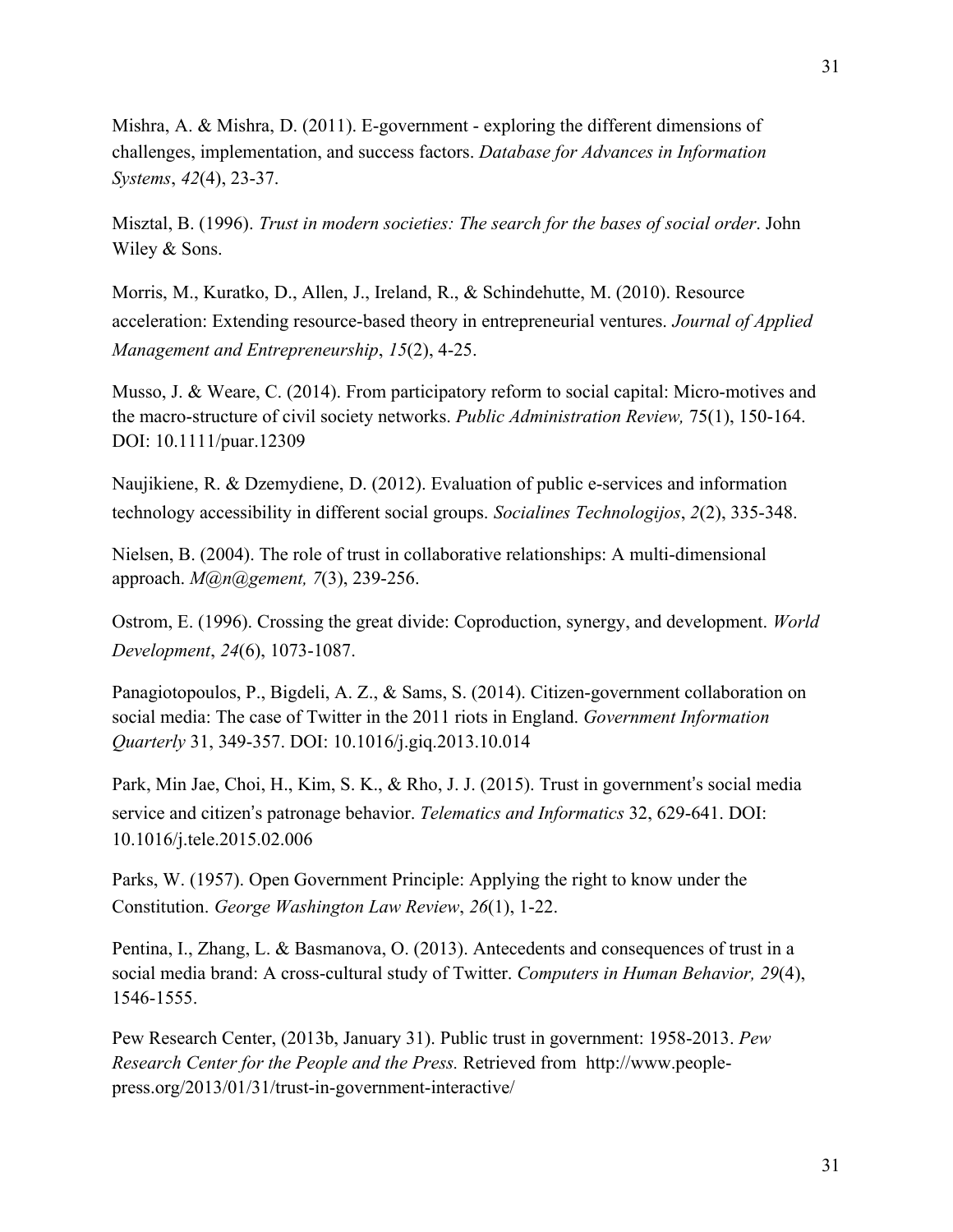Psomakelis, E., Tserpes, K., Anagnostopoulos, D., Varvarigou, T. (2015). Comparing methods for Twitter Sentiment Analysis. Paper presented at the  $6<sup>th</sup>$  Conference on Knowledge Discovery and Information Retrieval 2014, Rome, Italy. arXiv:1505.02973

Relly, J.E., & Sabharwal, M. (2009). Perceptions of transparency of government policymaking: A cross-national study. *Government Information Quarterly, 26*(1), 148−157. http://dx.doi.org/10.1016/j.giq.2008.04.002

Rossel, P. & Finger, M. (2007). Conceptualizing e-governance. *ICEGOV '07: Proceedings of the 1st international conference on Theory and practice of electronic governance,* 399-407*.*

Rotter, J. B. (1980). Interpersonal trust, trustworthiness, and gullibility. *American Psychologist*, *35*(1), 1-7. doi:10.1037/0003-066X.35.1.1

Rousseau, D.M., Sitkin, S.B., Burt, R.S., & Camerer, C. (1998). Not so different after all: A cross discipline view of trust. *Academy of Management Review, 23*(3), 393–404.

Rowley, J. & Johnson, F. (2013). Understanding trust formation in digital information sources: The case of Wikipedia. *Journal of Information Science, 39*(4), 494-508.

Sallot, L.M., Porter, L.V., & Acosta-Alzuru, C. (2004). Practitioners' web use and perceptions of their own roles and power: A qualitative study. *Public Relations Review*, *30*(3), 269-278.

Scherman, Andrés, Arriagada, A. and Valenzuela, S. (2015). Student and Environmental Protests in Chile: The Role of Social Media. *Politics* 35 (2), 151-171. Retrieved from http://onlinelibrary.wiley.com/store/10.1111/1467- 9256.12072/asset/ponl12072.pdf?v=1&t=iazm3joe&s=f3f98d782fbe8d4f987f4b763b60eb140d7 ec002. DOI: 10.1111/1467-9256.12072

Scheufele, D.A., & Shah, D.V. (2000). Personality strength and social capital: The role of dispositional and informational variables in the production of civic participation. *Communication Research*, *27*(2), 107-131.

Shneiderman, Ben. (2015). Building Trusted Social Media Communities: A Research Roadmap for Promoting Credible Content. in *Roles, Trust, and Reputation in Social Media Knowledge Markets,* 35-43. DOI: 10.1007/978-3-319-05467-4\_2

Siegrist, M., Cvetkovich, G., & Roth, C. (2000). Salient value similarity, social trust, and risk/benefit perception. *Risk Analysis*, *20*(3), 353-362.

Small, T. A. (2012). e-Government in the age of social media: An anlaysis of the Canadian Government's use of Twitter. *Policy & Internet*, 4(3-4), 91-111.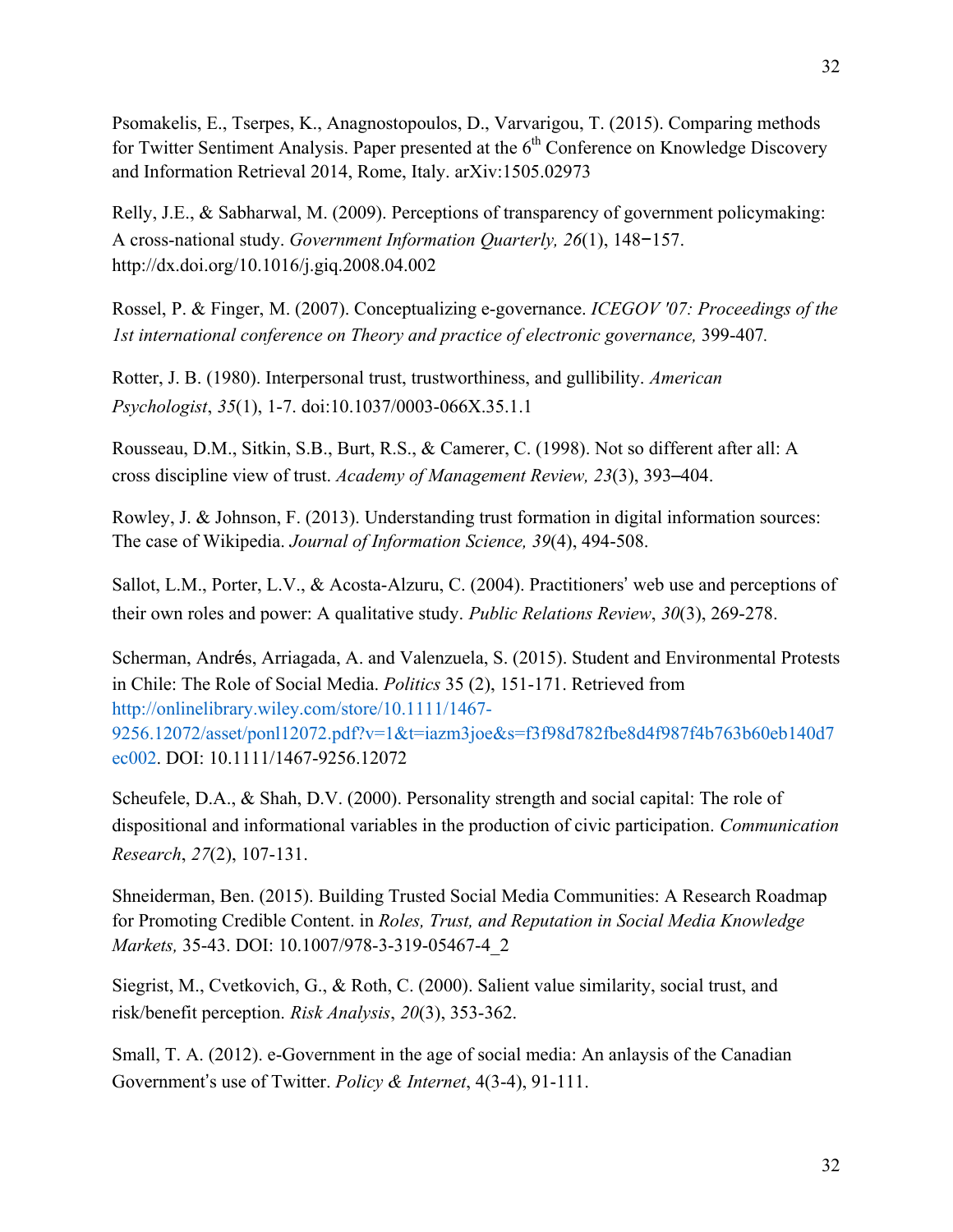Stamati, Teta, Papadopoulos, T. & Anagnostopoulous, D. (2015). Social Media for Openness and Accountability in the Public Sector: Cases in the Greek Context. *Government Information Quarterly* 32 (1), 12-29. DOI: 10.1016/j.giq.2014.11.004

Stewart, K.J. (2003). Trust transfer on the World Wide Web. *Organization Science, 14*(1), 5-17.

Stvilia, B., Mon, L., & Yi, Y. J. (2009). A model for online consumer health information quality. *Journal of the American Society for Information Science and Technology*, *60*(9), 1781- 1791. doi: 10.1002/asi.21115

The Conference Board of Canada (2013). Confidence in Parliament. *How Canada performs*. Retrieved from http://www.conferenceboard.ca/hcp/details/society/trust-in-parliament.aspx

Thomas, C. (1998). Maintaining and restoring public trust in government agencies and their employees. *Administration and Society, 30*(2), 166-193.

Tolbert, C. & Mossberger, K. (2006). The effects of e-government on trust and confidence in government. *Public Administration Review, 66*(3), 354-369.

Trust. (n.d.). In *Oxford Dictionaries.* Retrieved from http://www.oxforddictionaries.com/definition/english/trust

Turcotte, Jason, York, C., Irving, J., Scholl, R. M. & Pingree, R. J. (2015). News Recommendations from Social Media Opinion Leaders: Effects on Media Trust and Information Seeking. *Journal of Computer-Mediated Communication.* Retrieved from http://onlinelibrary.wiley.com/doi/10.1111/jcc4.12127/full. DOI: 10.1111/jcc4.12127

Uslaner, E.M. & Brown, M. (2005). Inequality, trust, and civic engagement. *American Politics Research, 33*(6), 868-894. http://www.gvpt.umd.edu/uslaner/uslanerbrownapr.pdf

Valenzuela, S., Park, N. & Kee, K.F. (2009). Is there social capital in a social network site?: Facebook use and college students' life satisfaction, trust, and participation. Journal of Computer Mediated Communication,  $14(4)$ , 875-901.

Vicente, M. & Novo, A. (2014). An empirical analysis of e-participation. The role of social networks and e-government over citizens' online engagement. *Government Information Quarterly 31* (3), 379-387. DOI: 10.1016/j.giq.2013.12.006 Volken, T. (2002). Elements of trust: The cultural dimensions of internet diffusion revisited. *Electronic Journal of Sociology 6*(4). Retrieved from http://www.sociology.org/content/vol006.004/volken.html

Wang, Y.D. & Emurian, H.H. (2005). An overview of online trust: Concepts, elements, and implications. *Computers in Human Behavior, 21*(1), 105–125.